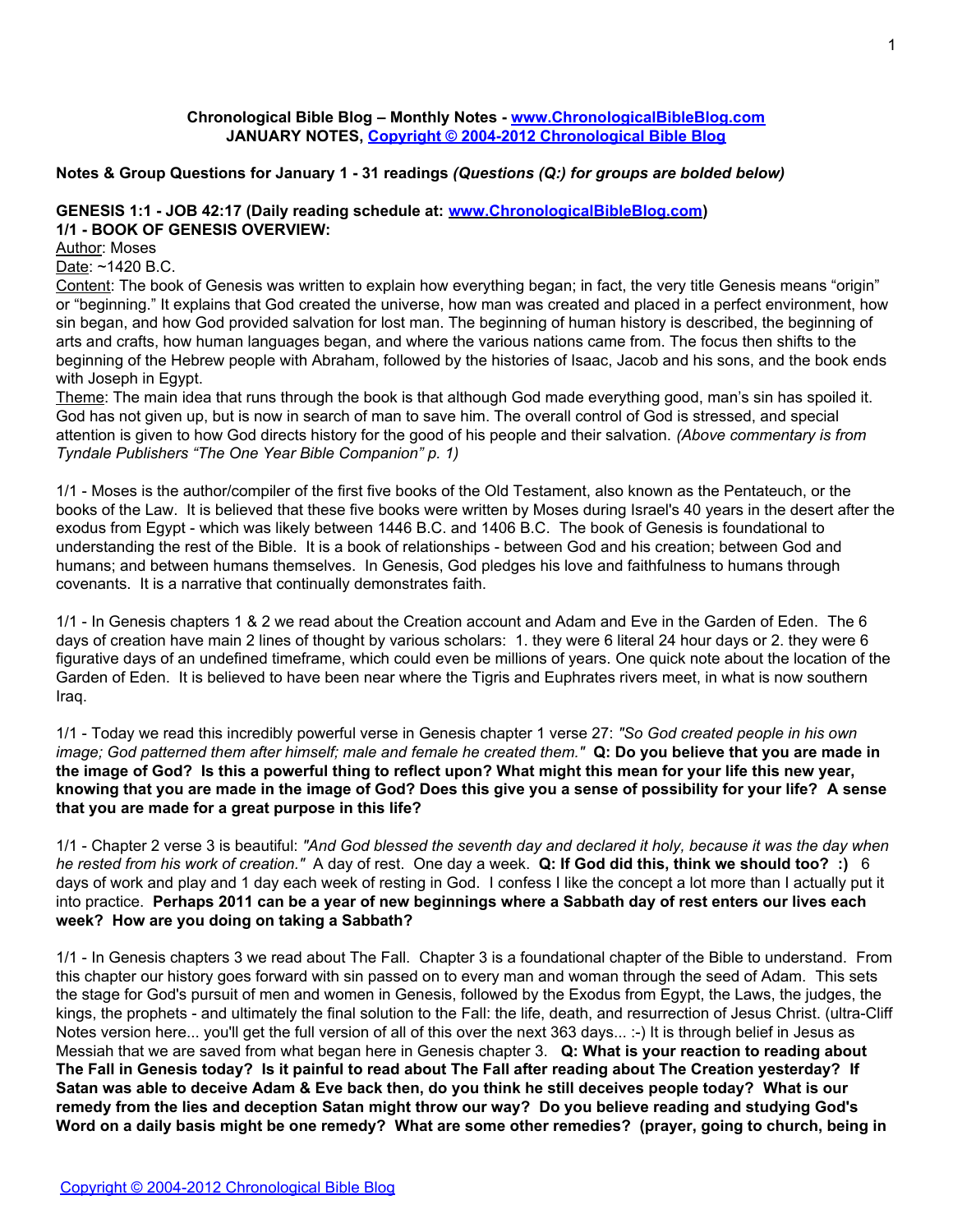### **a small community group with others, etc.?) Do you believe Jesus has saved us from The Fall?**

1/1 - In Genesis 3:1-4 in today's readings we are first introduced to the devil in the Bible, who clothes himself as a snake. The devil is often referred to as the "great deceiver", and in this chapter you can see why. I think an important thing for us to realize today is that the devil continues to work in our world. He continues to deceive men and women. And, unfortunately, he is good at what he does. I have a hunch that probably a few people reading this blog do not believe in the existence of the devil. I will admit that early in my Christian walk, I did not believe in the devil's existence. However thankfully, I was discipled by a godly man who counseled me through Bible passages that prove his existence - chapter 3 of Genesis certainly being one. In fact, one interesting thing my friend said to me at this early stage of my Christian walk was this - "The devil's greatest trick is to make you think that he does not exist." This is a very powerful statement. Please consider it. **Q: Why would this be his greatest trick?** Because if you believe there is no devil, then you may believe there is no evil, and you then may believe that there is really no sin or nothing you can do wrong, and then you may come to believe that there is no moral code. **You see the slippery slope of not acknowledging and realizing the existence of the devil and evil?**

1/1 - The other problem of not realizing the existence of the devil or evil is that you can more easily be tempted and enslaved to bad habits and sins. So - I know I'm going on quite a bit here about this point - **Q: I just want to encourage you to ask yourself - do you believe in the existence of the devil? Do you believe in the existence of evil? Of temptation? Of sin?** There is a remedy and solution to protect and keep you from all of this - and that is Jesus. But, it's possible that you may not run into the loving and saving arms of Jesus if you don't believe in the devil or evil. Second to last point - a book that did help open my eyes in a big way to existence of evil in our world today is [Frank Peretti's "This](http://www.amazon.com/gp/product/0842361715/) [Present Darkness"](http://www.amazon.com/gp/product/0842361715/). It is a Christian book and one that I believe will really bring home the seriousness of evil and temptation in our world today. You may want to check it out if you have questions on all of this. Also, C.S. Lewis, in the intro to his incredible book about evil and temptation in our lives called ["The Screwtape Letters"](http://www.amazon.com/gp/product/0060652934/) writes this: "There are two equal and opposite errors into which our race can fall about the devils. One is to disbelieve in their existence. The other is to believe, and to feel an excessive and unhealthy interest in them. They themselves are equally pleased by both errors, and hail a materialist or magician with the same delight." A great quote... and a great reminder to not have an excessive nor unhealthy interest in the devil or evil - this is of course extremely dangerous! And the bottom line is of course to turn your eyes and gaze toward God and Jesus for ultimate protection - and I do believe reading the Bible each day is one of the best ways to do exactly this!

1/1 - In verses 12 and 13 we see Adam and Eve passing the buck on why they sinned. Check out Adam's words in verse 12: *""but it was the woman you gave me who brought me the fruit, and I ate it."* At first glance you might think that Adam is just blaming Eve in this verse, but note that he is also blaming God! "the woman YOU gave me..." Adam was blaming God and Eve - anybody but himself. **Q: How often do we do this in our lives? Blame others for our mistakes?** Verse 15 is a prophetic verse that carries forward to Jesus: *"From now on, you and the woman will be enemies, and your offspring and her offspring will be enemies. He will crush your head, and you will strike his heel.""* This last sentence refers to Jesus ultimately defeating the devil through his life, death on the cross, and resurrection!

1/2 - In Genesis chapter 4 we read about the first murder of humankind - Cain killing his own brother Abel in a premeditative way. This is a clear demonstration of The Fall and how sin lives in the hearts of men and women - and can only be redeemed and forgiven today through faith in Jesus and through God's grace. Many of you probably asked yourselves, why didn't God look with favor on Cain's offering? Commentaries I've read suggest that Cain's offering was a careless or thoughtless offering whereas Abel's offering was a choice or generous offering. And God saw the motivation and heart attitude of both men as they brought their offering. It seems that God is looking straight into Cain's heart as he says this in verses 6 and 7: *"Why are you so angry?" the LORD asked him. "Why do you look so dejected? You will be accepted if you respond in the right way. But if you refuse to respond correctly, then watch out! Sin is waiting to attack and destroy you, and you must subdue it."* That is a scary thought - sin waiting to attack and destroy. In the NIV it translates *"sin is crouching at your door."* Let us be watchful and prayerful to not be overtaken by sin, but to respond correctly to the grace and strength given us through Jesus. **Q: How do you combat the "sin crouching at your door" in your life?**

1/2 - Genesis 4:17 - *"Cain made love to his wife, and she became pregnant and gave birth to Enoch. Cain was then building a city, and he named it after his son Enoch."* - brings up the big question of "Where did Cain's wife come from?" The short answer to this is that his wife was a sister, niece, great-niece, or family member of some sort, which brings up the next question about why was there inter-family marriage in the Bible. Let me refer you to 3 great website links to give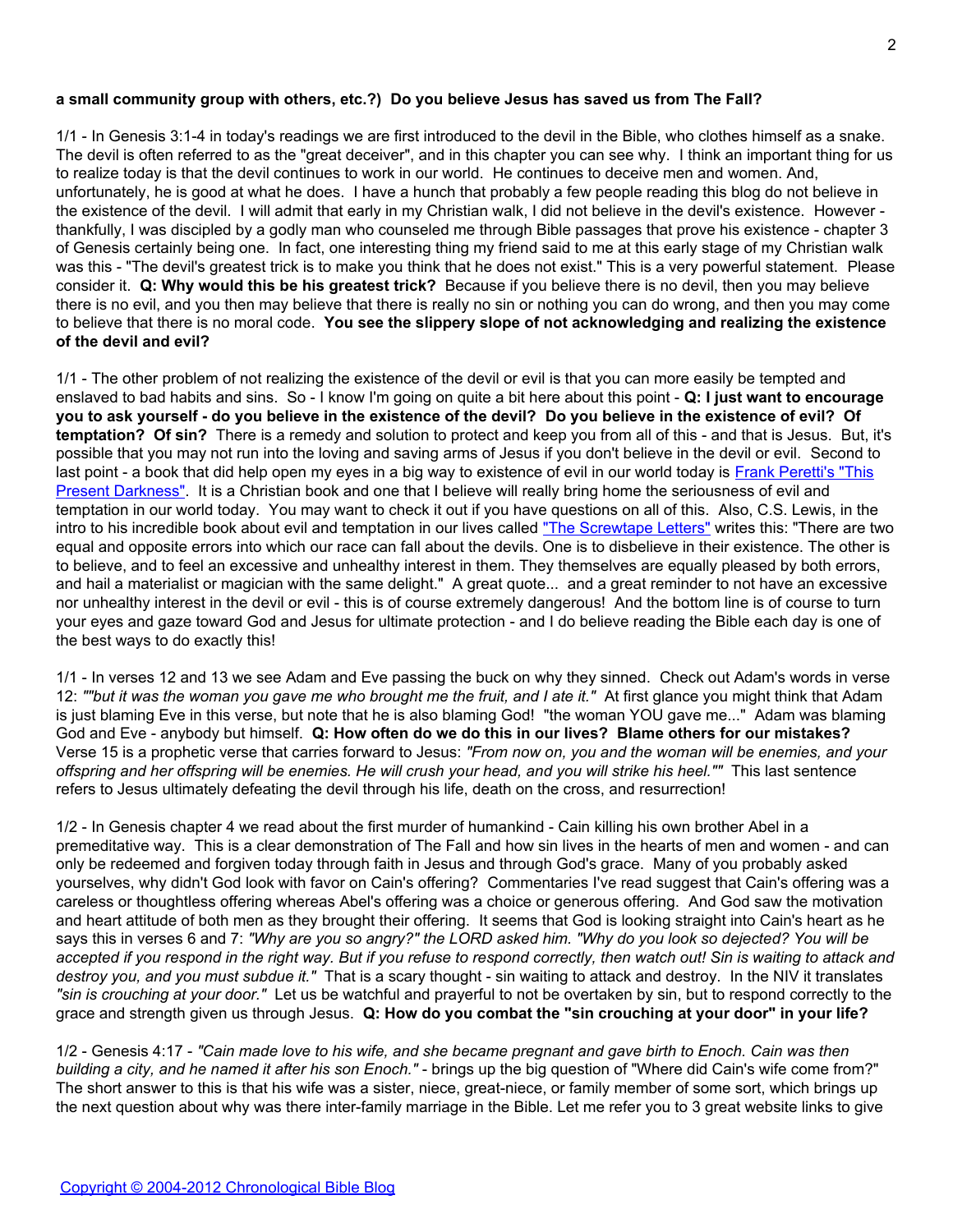you more in-depth answers on these questions. Please do read the [short answer at this link](http://www.keyway.ca/htm2001/20010720.htm), the [long answer at this link,](http://www.christiananswers.net/q-aig/aig-c004.html) and another [short answer at this link](http://www.gotquestions.org/Cains-wife.html) to these questions regarding Cain's wife.

1/2 - In Genesis 4:19 polygamy enters history: *"Lamech married two women--Adah and Zillah."* Polygamy clearly went against God's divine intention of monogamy in Genesis chapter 2:24 - *"For this reason a man will leave his father and mother and be united to his wife, and they will become one flesh."* God's original plan early on in the Bible is monogamy in marriage. We will see many cases of polygamy this year as we read through the One Year Bible - this is humankind thwarting God's will - which we will also see in many ways throughout our readings this year. I think sometimes we can get hung up on the "strange stuff" we read about in the Bible - but one important point to make is this - The Bible records both God's will and teachings, and people's sin. So if we happen to read about people's sin in the Bible, as we do here in verse 19 with Lamech's polygamy, please don't confuse this with this being God's will. It's people's sin. And we'll see this again in the Bible - fortunately we have a loving God who sent his son, Jesus, to save us from our sins.

1/2 - In Genesis chapter 5 we read about the genealogy from Adam to Noah. You will note that there are some long life spans here in this genealogy. These life spans are often interpreted to be either literal or symbolic - and many evangelical commentaries will say either is possible. Those who believe these ages in this genealogy are literal believe this is the case because of a few reasons: 1. the human race was more genetically pure in this early time period, so diseases did not shorten life spans; 2. no rain had yet fallen on the earth - until the next chapter - so the expanse of water above the earth protected people from environmental factors; and/or 3. God gave people longer life spans so they would have time to fill the earth - per Genesis 1:28.

1/2 - In Genesis 6 we read about the Flood. Most evangelical commentaries say that this was a literal flood that covered the entire earth, while some do say that it's possible that it was a flood that covered the Mesopotamian region of the earth. More seem to go with a literal flood covering the entire earth. Chapter 6 verses 5 & 6 stood out to me in today's readings: *"Now the LORD observed the extent of the people's wickedness, and he saw that all their thoughts were consistently and totally evil. So the LORD was sorry he had ever made them. It broke his heart."* I think it was this last sentence that really stood out to me - It broke his heart. God's heart was broken over our behavior. I love realizing that God has this type of compassion and care for what we do. What we do matters to God! When we are obedient and faithful and loving, God rejoices! When we are not, it breaks his heart. I hope it encourages you to know that God did not just create you and doesn't really care whether you do well in this life - he is rooting for you! He wants you to run the race well and receive the prize! **Q: How does Genesis Chapter 6 verses 5 & 6 in the days of Noah stand out to you?** *"Now the LORD observed the extent of the people's wickedness, and he saw that all their thoughts were consistently and totally evil. So the LORD was sorry he had ever made them. It broke his heart."* **Is there any correlation to the days of Noah to our modern day? In what ways do you think God's heart is broken over our world today?**

1/2 - In Genesis 6:4 we read about the Nephilim. Bob Deffinbaugh with Bible.org says this about the Nephilim: *"According to this view, the 'sons of God' of verses 2 and 4 are fallen angels, which have taken the form of masculine human-like creatures. These angels married women of the human race (either Cainites or Sethites) and the resulting offspring were the Nephilim. The Nephilim were giants with physical superiority and therefore established themselves as men of renown for their physical prowess and military might. This race of half human creatures was wiped out by the flood, along with mankind in general, who were sinners in their own right (verse 6:11,12)."*

1/3 - Yesterday's Flood readings in Genesis were about judgment - today's readings are about redemption! Chapter 8 verse 1 stood out to me: *"But God remembered Noah and all the animals in the boat."* I like that phrase "But God remembered" - but I have a hunch that it is a bit understated in God's love and compassion for Noah and all of creation. Verse 11 is interesting in that if you were ever wondering where our modern day peace symbol of a dove with an olive branch comes from originally - now you know - God's peace symbol to Noah here in Genesis 8:11!

1/3 - In Genesis chapter 9 verses 8 through 17 we read about the first major covenant of God's in the Old Testament called the Noahic Covenant. There are 6 more major covenant's that we will get to later this year - The first Abrahamic covenant, The second Abrahamic covenant, The Sinaitic Covenant (Moses on Mt. Sinai), The Phinehas Covenant, the Davidic Covenant, and the New Covenant. So - Covenants are a big deal! God is a God of covenants! This one is laid out in all 10 verses but can basically be summed up in verse 11: *"I solemnly promise never to send another flood to kill all living creatures and destroy the earth."* And the rainbow is given as a sign of The Noahic Covenant. **Q: How did reading about the flood affect you? Is there any way you can see the flood as an act of mercy from God?**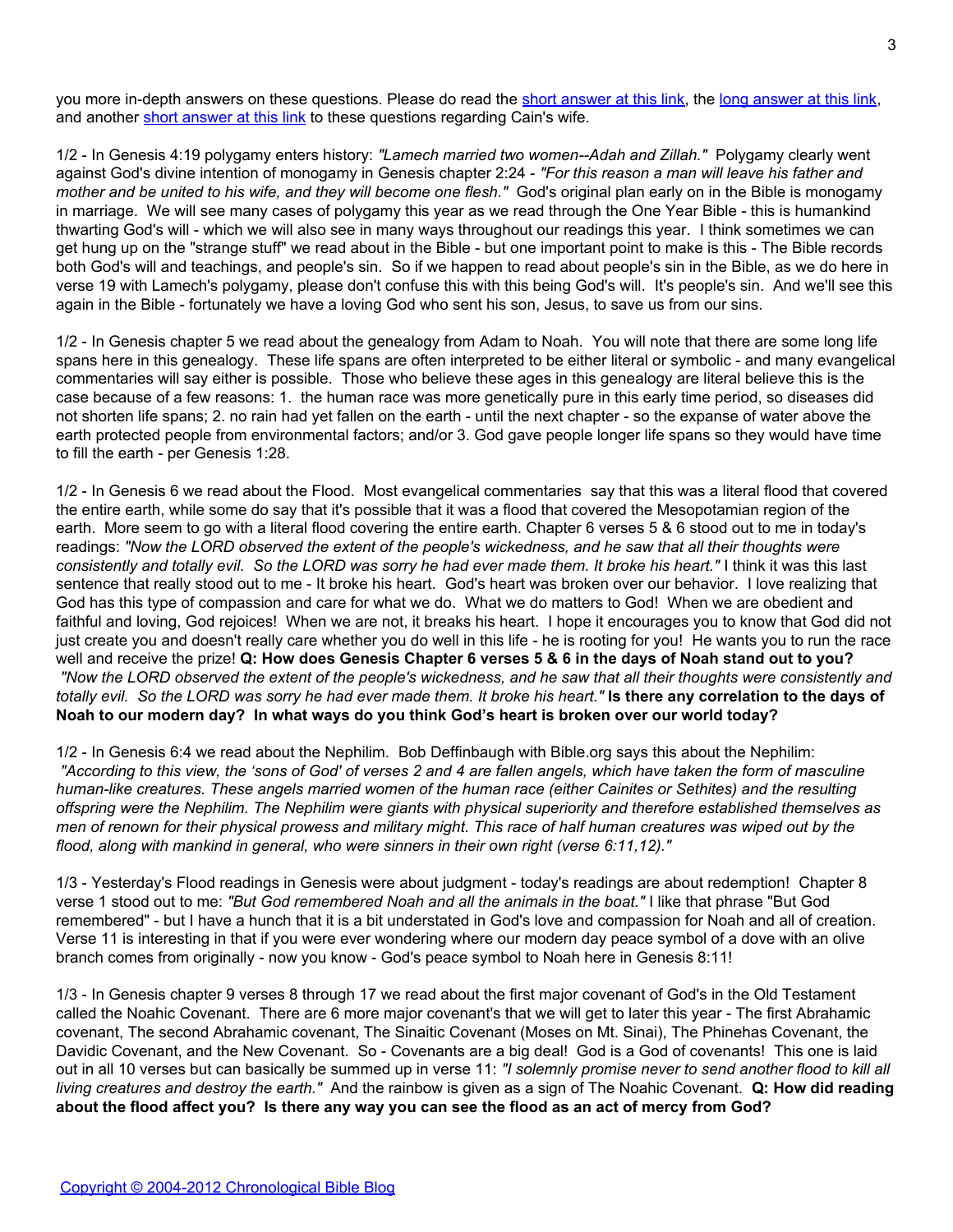1/3 - Genesis chapter 9 verse 3 is intriguing. I forgot to mention this in previous day's posts - but, I read a commentary on the Garden of Eden and even thereafter that early descendants of Adam & Eve were strictly vegetarians - God had given Adam & Eve the fruits & plants in the Garden to eat - and then Adam's son's cultivated the ground for plants / food. But here in verse 3 God is now saying that it is okay to eat animals' meat for food: *"I have given them to you for food, just as I have given you grain and vegetables."* Very interesting. We'll get more details on clean and unclean animals per the Law in our OT readings early this year.

1/3 - In the remainder of chapter 9 we read about Noah's son's Shem, Ham and Japheth. Initially I asked myself, why is Noah so upset with Ham? The answer lies in verse 22: *"Ham, the father of Canaan, saw that his father was naked and went outside and told his brothers."* The last 3 words of this sentence were the issue - Ham told his brothers his father was naked. Instead of discreetly just covering up his father on his own, he broadcast the issue to his brothers. **Q: Are there times in our life where we could discreetly take care of problems of others, or could confront the individual directly about the problem, but instead we broadcast what someone else's problems are? Is this the right thing to do? Is this the godly thing to do?**

1/3 - There is a lot of interesting stuff going on in the genealogy in chapter 10, which is typically called The Table of Nations, but I'll just quickly point out verses 21 & 22: *"Sons were also born to Shem, the older brother of Japheth. Shem was the ancestor of all the descendants of Eber."* Shem becomes translated in the future as Semites - i.e. Semitic peoples. And Eber is translated in the future as Hebrew. So, you can see that Shem's lineage is going to be the one from where Israel comes from.

1/4 - In Genesis chapter 11 we read about the tower of Babel. I probably should not confess this, but I will - verse 4 made me smile and laugh at myself a bit, which really shouldn't be funny. This verse reminded me of myself at times: *"Let's build a great city with a tower that reaches to the skies--a monument to our greatness!"* This verse is obviously not one that made God happy, as we see in subsequent verses. And I guess I have to ask myself - are there times my life or areas of my life where I am attempting to build something that will be a "monument to my greatness"? And I'm afraid that the answer is too often yes. Or it surely has been in the past. I pray that I'm turning over the desire to "be great" over to God more and more these days. I pray that I am not seeking glory for myself - but seeking glory for God. But, I am afraid that sometimes I revert back to wanting to build a "monument to my greatness" in my work or volunteer activities or maybe even personal relationships. And this is pride. It was this pride that brought about the building of the tower of Babel - and it was because of pride that God stopped the building of the tower by giving the human race different languages. **Q: In your life – have you ever sought to build monuments of greatness for yourself? How have you refocused your life to seek to only glorify God?**

1/4 - We are introduced to Abram & Sarai in Genesis chapter 12. This is significant in that it transitions our Old Testament readings from being about the world at large to being primarily about a specific man, Abram, his family, and his descendants. Verses 2 and 3 are an amazing promise from God to Abraham: *"I will cause you to become the father of a great nation. I will bless you and make you famous, and I will make you a blessing to others. I will bless those who bless you and curse those who curse you. All the families of the earth will be blessed through you."* This is a powerful promise that we will see played out throughout the rest of our Old Testament readings - and into the New Testament this promise continues and is fulfilled in Jesus - and continues in us as spiritual descendants of Abram today. I heard somewhere once that one way to paraphrase this promise is "I will bless you, so that you will be a blessing to others." And I think about that today for our own lives. If we have been blessed by God, is it possible that we have been blessed in part so that we will be a blessing to others? **Q: How do you believe that you been blessed by God? How are you passing along that blessing to others in your life? What are some new ways in 2011 that God might be calling you to be a blessing to others?**

1/4 - The brief story of Abram and Sarai in Egypt is a foreshadowing of what we will see later in Genesis and into Exodus the descendents of Abram going into Egypt to escape a severe famine - and then ultimately leaving Egypt to the north "with all their household and belongings" (verse 20). I also was intrigued in our Matthew readings a couple of days ago that Jesus as a child went into Egypt, when Mary & Joseph fled Herod's decree to kill all boys 2 & under around Bethlehem. Egypt plays quite a supporting role in the Bible!

1/4 - Chapter 13 verse 9 stood out to me today as Abram was trying to settle the arguments between his and Lot's herdsmen over pastureland: *"I'll tell you what we'll do. Take your choice of any section of the land you want, and we will separate. If you want that area over there, then I'll stay here. If you want to stay in this area, then I'll move on to another*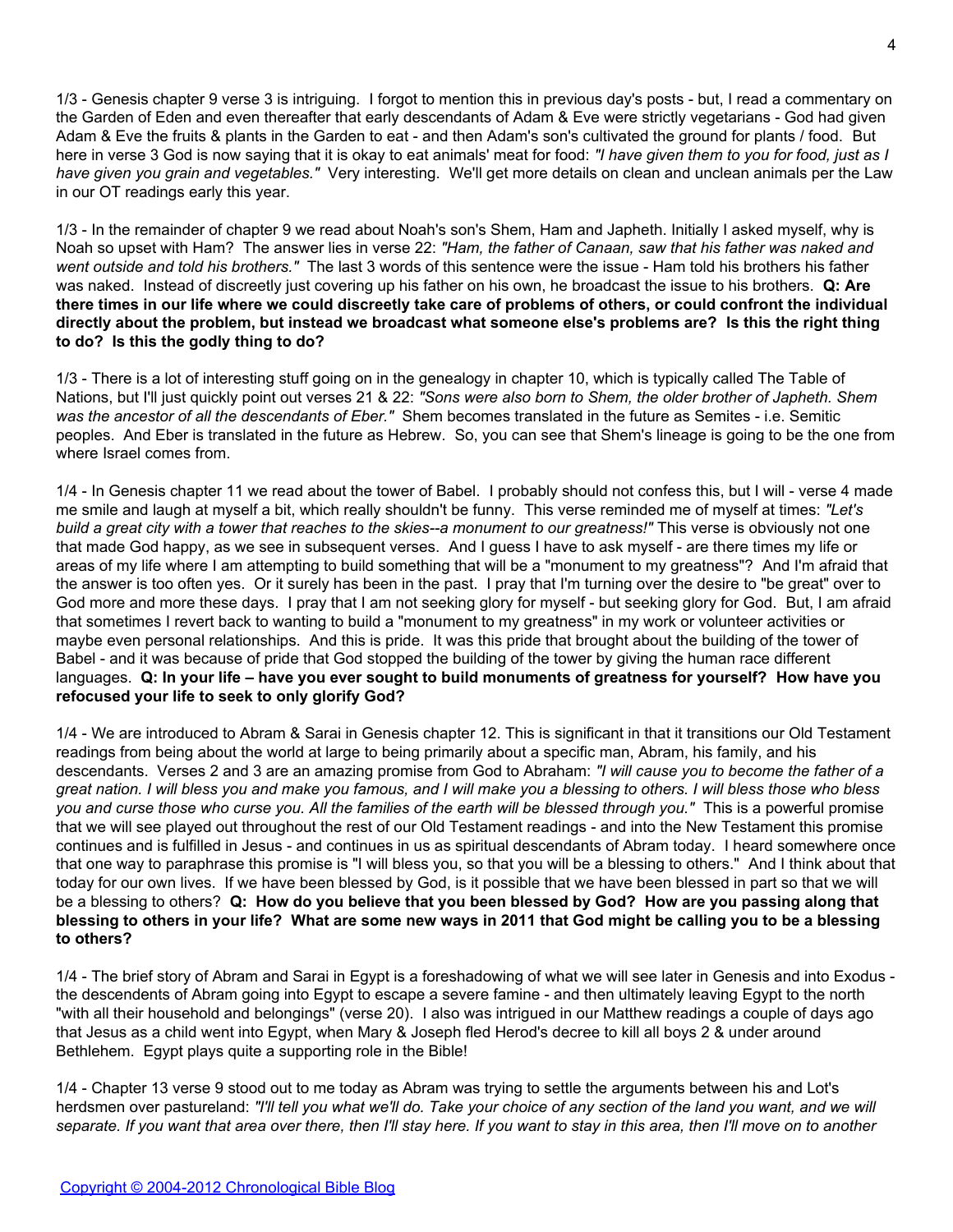*place."* I guess what I really like about this is Abram is giving Lot the first choice of the land. It seems like Abram is confident that he will personally be okay with whatever 2nd choice is left-over to him because he is in a relationship with God. **Q: What is a time in your life that you let someone else take the first choice, and you took the "leftover" and it turned out to be a blessing overall?**

1/4 - Chapter 14 verse 14 also stood out in regards to Abram's character: *"When Abram learned that Lot had been captured, he called together the men born into his household, 318 of them in all. He chased after Kedorlaomer's army until he caught up with them in Dan."* I don't know about you... but I'll be honest. If my nephew got captured by a band of marauding kings and their army, I'm thinking I might just let my nephew go and chalk it up to very bad luck on his part... But not Abram! When he heard the news that Lot had been captured, it looks like he did not even blink! He called together his household immediately and they were off and running after Kedorlaomer's army. Yes, they were chasing after an army... again, I'm not so sure I would do this... though, hopefully, maybe I now would if I can keep in mind Abram's character here.... **Q: What about you? Would you chase after an army? Is there maybe someone in your life who has been "captured" by something - an addiction, a sadness, some bad luck - and will you go chasing after that person and help to free them from the "army" that has ensnared them?**

1/4 - In verses 17 through 20 in chapter 14 we read about Melchizedek. And I definitely would like to get others opinions on this - Who was Melchizedek? The reason I ask this question is due to Hebrews Chapter 7. (Hebrews 7 is well worth the read at this point in our Genesis journey.) My thinking currently is that Melchizedek was a very great priest - but I don't believe he was Jesus Christ preincarnate. But, again, I'm willing to listen to others on your thoughts on this. My thoughts on this is that Hebrews 7 seems to be saying that Jesus is "like" or "in the order" of Melchizedek - but not quite saying Jesus is Melchizedek. I read there are 4 basic theories on who Melchizedek is - 1. simply a king of Salem and Abram was showing him respect, 2. Melchizedek was a standard title for the kings of Salem. 3. He was a "type of Christ" and he illustrates a lesson about Christ. or 4. He was Jesus preincarnate in a temporary body form. **Q: Who do you think Melchizedek was?**

1/5 - Genesis chapter 15:9-21 is the first Abrahamic Covenant. It was an unconditional divine promise to fulfill the grant of the land to Abram and his descendants. Verses 5 & 6 in chapter 15 are powerful: *"Then the LORD brought Abram outside beneath the night sky and told him, "Look up into the heavens and count the stars if you can. Your descendants will be like that--too many to count!" And Abram believed the LORD, and the LORD declared him righteous because of his* faith." It is believed that in the dark night sky of the ancient near east Abram could have seen up to 8,000 stars in the sky. And verse 6, the preceding sentence to this one I think is important for each of us to consider. **Q: How do know that you believe God's promises in your life today? What are God's promises for you? How do we demonstrate faith that God's promises for us through his son Jesus are true?**

1/5 - In Genesis chapter 16 we get another potential Jesus sighting in the OT! :) (Similar to our "potential" with Melchizedek yesterday.) I'll keep you posted on all our "potential" Jesus sightings in the Old Testament - as seen by some commentaries. Some believe that the angel that appears to Hagar in the desert could be Christ pre-incarnate. Why? Because the angel seems to be speaking in the first person, as if the angel is God - (and Jesus is God) - but yet the angel is not described as God the Father. Check out verse 10 on this point - *"I will give you more descendants than you can count.""* Next point is that later in this chapter Hagar seems to be giving the angel a bit more credit of the angel "just being an angel", as you'll see here in verse 13: *"Thereafter, Hagar referred to the LORD, who had spoken to her, as "the God who sees me," for she said, "I have seen the One who sees me!""* I guess I can see how some commentators go down this path... **Q: Why or why not do you think Jesus could have been preincarnate in the Old Testament?**

1/5 - In Genesis chapter 17 we read about the second Abrahamic Covenant! This covenant was is a conditional divine pledge from God to be Abraham's God and the God of his descendents. The condition? Obedience and consecration to God as symbolized by circumcision. In verse 23 I think we see another example of Abraham's prompt obedience to God's will for his life: *"On that very day Abraham took his son Ishmael and every other male in his household and circumcised them, cutting off their foreskins, exactly as God had told him."* Abraham does not hesitate - does not wait one more day he and every other male in his household get circumcised that very day! **Q: How are you prompt with your obedience to God's will in your life? Are there some areas in your life where you feel like you might not be so prompt with your obedience?**

1/6 - In Genesis 18 we see some amazing hospitality from Abraham to God and two angels that appear along with God – or Jesus again preincarnate. Hospitality for strangers was important back in Abraham's day. **Q: What is an example of**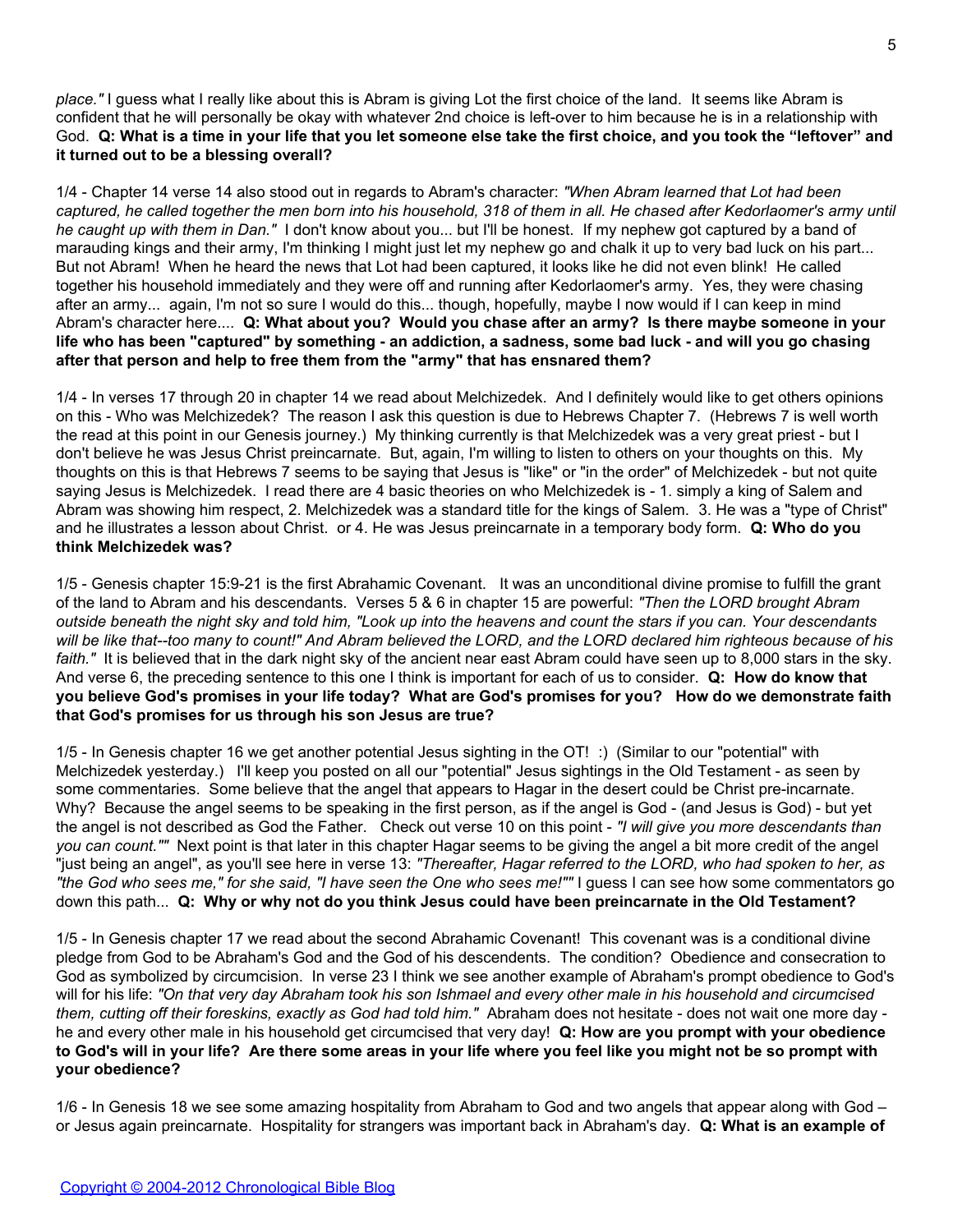# **how you show hospitality toward strangers today? What are some areas in your life that God might be calling you to show more hospitality?**

1/6 - In Genesis chapter's 18 & 19 we get a great look at how God responds to intercessory prayer and also clearly see God's judgment in chapter 19. Ch. 18 Verse 17 is a powerful start to our readings: *"Should I hide my plan from Abraham?" the LORD asked."* I think what we see here and in the following verses is that God obviously really cares for Abraham - as a friend - and as one who has been credited as righteous because of his faith. And I do think this is an important point before we read about Abraham's intercessory prayer to God - that for intercessory prayer really to have any standing before God, we need to be in right relationship with God. If we are being disobedient to God or being unrepentant of sins or bad habits that God wants us to give up, then I think our intercessory prayer for others can lose its effectiveness. Check out James 5:16 for this point: *"The prayer of a righteous person is powerful and effective."* Abraham was credited as righteous because of his faith (Genesis 15:6). Hence, his intercessory prayer was powerful and effective. **Q. How do you intercede for others in your prayers today? Do you believe intercessory prayer to be powerful?**

1/6 - In verse 25 we begin to see Abraham's several requests, or intercessions, to God to spare the city of Sodom for the sake of the righteous living in the city: *"Surely you wouldn't do such a thing, destroying the innocent with the guilty. Why, you would be treating the innocent and the guilty exactly the same! Surely you wouldn't do that! Should not the Judge of all the earth do what is right?""* And from here we see Abraham bringing down the number of righteous that would need to be in the city for it to be spared. I don't necessarily see what Abraham was doing here as haggling with God - but, I think he was acting out of compassion for the righteous few in the city - and surely Lot and his family were on his mind during these intercessions...

1/6 - In Genesis chapter 19 there is a lot going on. And I'm sure a few things that jump out at you when you read them, and create a lot of questions in your mind. (Lot offering his two virgin daughters (v. 8) & what happened in the cave (v. 30-36), for examples) **Let me recommend you take 10 minutes and read through Bob Deffinbaugh's "From City Councilman to Caveman: "What a Difference a Day Makes" (Genesis 19:1-38)"** [at this link at Bible.org](http://blank/). I think this will answer a lot of your questions on why certain things happened in this chapter, from Bob's perspective. One great quote from Bob at this link above is this: "Lot attempted to live his life in a city and then in a cave. We cannot become one with the world, but neither are we to flee from it. The proper balance between the city of Sodom and the cave is the tent of Abraham. We are to live in the world, but without becoming attached to it or conformed to it. We are to be strangers and pilgrims." I like that! **Q: How do you balance living life in the world, but not of it? What might it look like in your life to live in a "tent" like Abraham, rather than in the "city" or the "cave"?**

1/6 - One verse that immediately stood out to me in chapter 19 is verse 16: *"When Lot still hesitated, the angels seized his hand and the hands of his wife and two daughters and rushed them to safety outside the city, for the LORD was merciful."* What struck me in this verse is that Lot hesitated. In the previous verse, the angels say very clearly and strongly - "get out of the city! hurry! God is going to destroy it!" And yet... Lot hesitated. This jumped out at me because in our couple of previous day's readings we have seen how promptly obedient Abraham was to God's commands. When God said to get circumcised and circumcise everyone in the house - it happened that same day! And yet, here we see Lot hesitating on a very clear command from angels... **Q: Do you think we live our lives of faith and obedience to God more often like Abraham or Lot? What is an example of a time you were promptly obedient to God's will and commands for your life? And a time you hesitated? Which worked out better in the long run?**

1/6 - Today in Genesis chapter 20 we see that Abraham is not perfect (we have seen this humanness of Abraham earlier in our Genesis readings too). This should be good news for each of us! :) Abraham essentially tells Abimelech a halftruth - and yes, half-lie. The thing to remember here is that Abraham has received incredible promises from God and covenants - and yet, it is apparent that Abraham still has some fear of what will happen to him and Sarah. This imperfection of God's people is something that we will continue to see throughout our Bible readings. God uses imperfect people for his purposes. God does typically use those that love him. But, those that love God do still sin and make mistakes. God partners with imperfect people throughout history. God partners with people like you and me. **Q: Are you perfect? This side of heaven? Will you be made perfect someday? How? Or, by Whom?**

1/7 - In Genesis chapter 21 we read about Sarah joyfully giving birth to Isaac when Abraham was 100 years old! Isaac's name means "he laughs" - which in part came from when Sarah laughed when God told Abraham she would have a son a year prior. We also read about Hagar and Ishmael being sent away. Verse 13 stands out when God is speaking to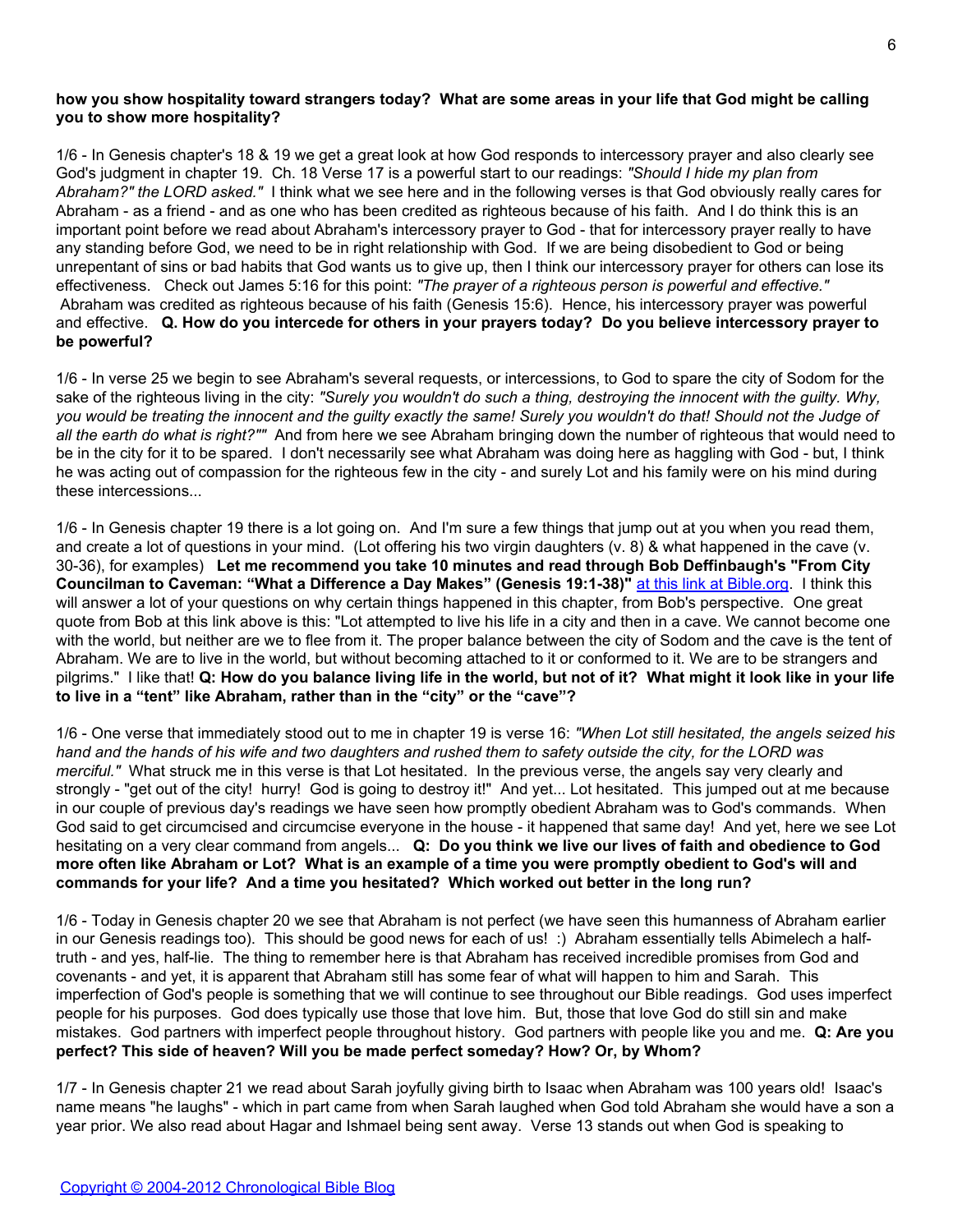Abraham, as he was upset about having to send Ishmael away: *"But I will make a nation of the descendants of Hagar's son because he also is your son.""* Ishmael does later become the ruler of a large tribe in Paran and the Desert of Sinai, south of Israel. Then, one of Ishmael's daughter's marries Esau, Ishmael's nephew. From here the lineage of Esau becomes Arabic peoples and eventually the Muslim religion comes from this lineage. It is said that Abraham is the father of the world's three major monotheistic faiths - Jewish, Christian, and Muslim faiths.

1/7 - In Genesis chapter 22 Abraham's faith and obedience is tested in what most see as the climax of our readings about Abraham in Genesis. Some interesting things to note about this chapter. It is said that much of this chapter foreshadows what happens with Jesus. A father is called to sacrifice his one and only son - a son he loves so very much. The son is taken to a mountain to be sacrificed. On the mountain a "lamb" is sacrificed - a ram in place of Isaac's life - and Jesus as the "lamb" in place of our lives. Hebrews 11:19 has an interesting point to make about these readings in Genesis 22 today: *"Abraham assumed that if Isaac died, God was able to bring him back to life again. And in a sense, Abraham did receive his son back from the dead."* In verse 14 we read about the mountain where Isaac was taken and the altar was built - Mount Moriah. Mount Moriah was about 48 miles north of Beersheba, where Abraham and Isaac began their journey - so a 3 day journey at that time makes sense. Some scholars believe that Mount Moriah is the Temple Mount area of Jerusalem, where the first and second temples were located - and also where the Dome of the Rock mosque, built in 691 A.D., is now located. Tons more info on the Temple Mount area, including photos is online here [http://www.templemount.org/](http://blank/) **Q: What in Genesis 22 stood out to you as you read about Abraham taking Isaac up Mount Moriah? What struck you as interesting or odd about this story? Why do you think this all happened to Abraham and what does it say to us for our lives today?**

1/7 - Today in Genesis chapter 23 we read about the burial of Sarah. I think an amazing thing to note in this chapter is that Abraham is determined to bury Sarah in Canaan, based on God's promise ([Gen 15:9-21](http://blank/)) to Abraham that Canaan would be his and his descendant's homeland. Verse 4 stands out in this chapter and I think can speak for us today as well: *"Here I am, a stranger in a foreign land, with no place to bury my wife."* We will see this type of phrase throughout the Old Testament - the idea of being an alien and a stranger. In Abraham's case, he was literally living in a tent - a very temporary structure. But yet, Abraham was confident in God's promise of the Promised Land. And for us today - we are called to be "in the world, but not of the world". In a sense, we are also aliens and strangers**. Q: How are you acting like you are an alien and stranger in this world? How are you looking forward to your promised land with God in heaven? Are there any ways you are maybe getting a bit too comfortable in this world?**

1/7 - Genesis chapter 24 is a just a wonderful narrative story about Abraham sending his servant Eliezer to find a wife for Isaac! What I like a lot about this chapter was how God was honored by Abraham, and by the servant at the well, and by Laban and Bethuel at the end of today's readings. It was evident that everyone was making their plans and prayers based on God! And not based on their own ideas or will power. God was being consulted. Verse 15 stands out in this chapter: *"As he was still praying, a young woman named Rebekah arrived with a water jug on her shoulder. Her father was Bethuel, who was the son of Abraham's brother Nahor and his wife, Milcah."* As the servant was just finishing his prayer, God was answering it! **Q: Describe a time to the group when you had a similar experience of a prayer being answered? Under what circumstances do you pray to God for His involvement in your life? Do you think that prayer changes things?**

1/7 - Rebekah and Isaac meet and marry in today's readings! Before the meeting & marriage - I love the very opening verse 52 in Genesis chapter 24 today: *"At this reply, Abraham's servant bowed to the ground and worshiped the LORD."* This just made me think - when was the last time that I actually bowed to the ground and worshiped the Lord? I have to confess it was a long time ago. This may sound strange, but one time I was listening to the David Crowder song "Deliver Me" and for some reason I literally fell to the ground, bowed, and worshiped God. It was an experience that's hard to forget. But why is it so hard for me to get back down on the ground and worship God once again? **Q: Can you share with the group a time you bowed to the ground and worshiped the Lord? Do you think our body posture makes any sort of difference when worshiping or praying to God?**

1/8 - Genesis chapter 25 has a lot going on in it today! We read about Keturah, the death of Abraham and the descendants of Ishmael. In verse 19 we begin reading about Jacob and Esau. Jacob we will read about for a large portion of the remainder of Genesis - there is actually not that many chapters we will read about Isaac. In verse 34 we read this about Jacob & Esau: *"Then Jacob gave Esau some bread and lentil stew. Esau ate and drank and went on about his business, indifferent to the fact that he had given up his birthright."* In Genesis chapter 26 we can see where the old adage, "like father, like son" could have come from. Isaac like his father Abraham told foreigners that his wife was his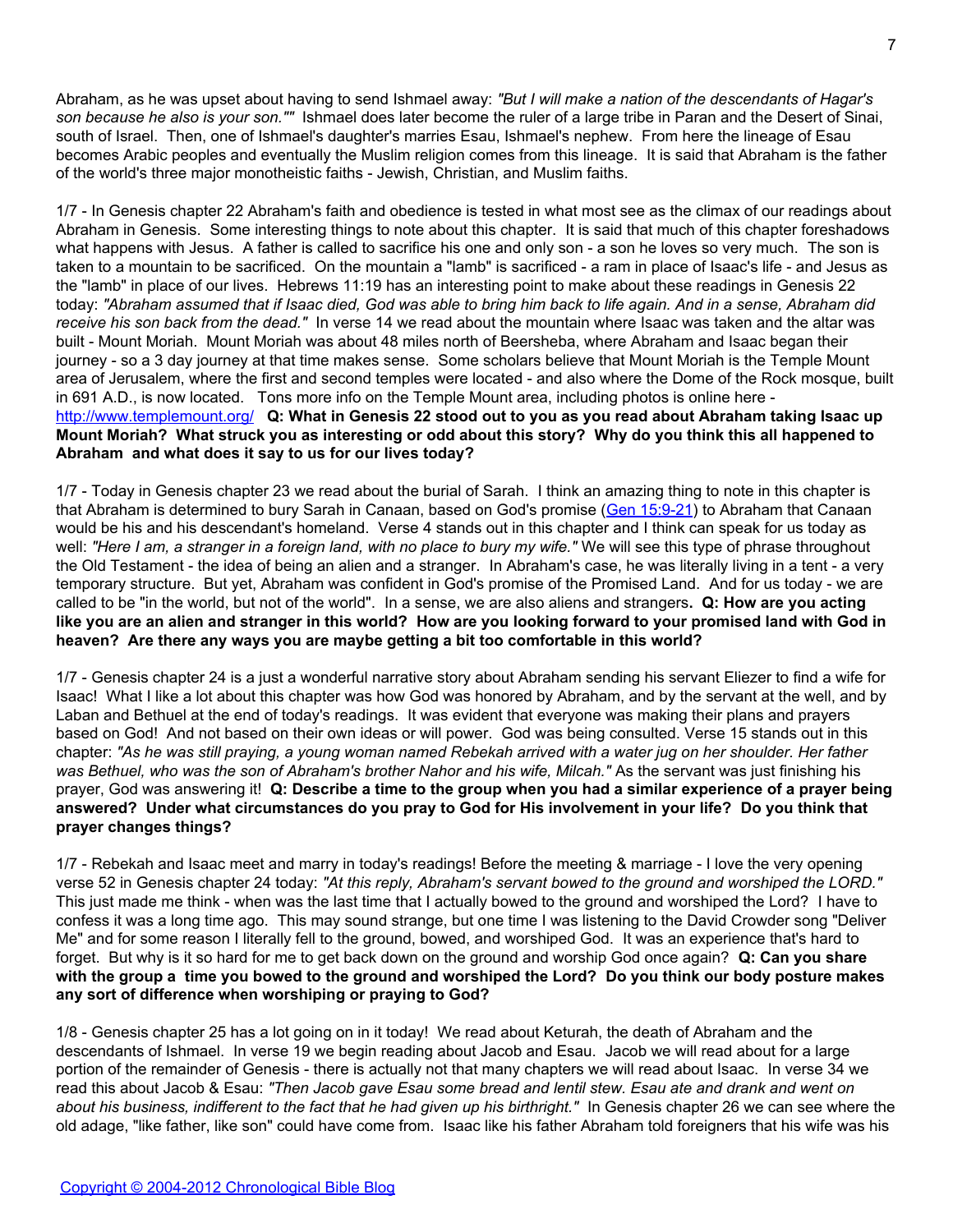## sister**. Q: What are your thoughts when reading about Jacob and Esau's birth and lives? Do you see any parallels in their behaviors to our behaviors today?**

1/9 - Genesis chapter 25 has a lot going on in it today! We read about Keturah, the death of Abraham and the descendants of Ishmael. In verse 19 we begin reading about Jacob and Esau. Jacob we will read about for a large portion of the remainder of Genesis - there is actually not that many chapters we will read about Isaac. In verse 34 we read this about Jacob & Esau: *"Then Jacob gave Esau some bread and lentil stew. Esau ate and drank and went on about his business, indifferent to the fact that he had given up his birthright."* In Genesis chapter 26 we can see where the old adage, "like father, like son" could have come from. Isaac like his father Abraham told foreigners that his wife was his sister**. Q: What are your thoughts when reading about Jacob and Esau's birth and lives? Do you see any parallels in their behaviors to our behaviors today?**

1/9 - Today's Genesis chapter 26 readings open up with Isaac digging wells - and then moving on when the Philistine's contest the wells. This shows an incredible amount of patience on Isaac's behalf. In this arid region of Gerar, water was like gold and people often battled over water. Filling in someone's well was akin to declaring war. Verse 22 stood out to me in these readings about the wells: *"Abandoning that one, he dug another well, and the local people finally left him alone. So Isaac called it "Room Enough," for he said, "At last the LORD has made room for us, and we will be able to thrive.""* For me this was reminiscent of Abraham giving Lot the choice of lands when there was disputes between their herdsmen. Abraham was confident that God would provide even with "2nd choice" of the lands - and Isaac here seems to be following in his father's footsteps of wisdom. I also like the naming of the well - "Room Enough." I think sometimes in our world today we can get so competitive with each other, thinking that there is a limited sized pie and we have to get our piece of it! "The Seven Habits of Highly Effective People" author Steven Covey calls this the "scarcity mentality" - and he encourages us to instead operate with an "abundance mentality" - that there is ultimately enough pie for everyone. That there is Room Enough. (perhaps we do need to do a better job sometimes of sharing our pieces of the pie however... see our Psalms & Proverbs today on this point) **Q: How do you find yourself operating in your own life - more often out of the scarcity mentality or the abundance mentality? Do you see the risk of the scarcity mentality? And the blessing of the abundance mentality? Do you believe that there is Room Enough?**

1/9 - Genesis chapter 27 today is a very interesting and challenging chapter... both Jacob and Rebekah are deceitful. And Isaac is suspicious of the whole charade. And yet, Jacob receives the verbal blessing from Isaac, which was binding back in those days. I think this chapter is challenging in that it can bring up the question of sin - and can sin be used to fulfill God's will? You know I'm going to defer to our resident-expert on Genesis - Bob Deffinbaugh from bible.org. :) Check out this quote from Bob in his summary of this chapter: "The purpose of God as expressed to Rebekah in [Genesis](http://blank/) [25:23](http://blank/) was perfectly accomplished without one alteration. The sins of Isaac and Esau and Rebekah and Jacob did not in any way thwart God's will from being done. In fact, their sins were employed by God in such a way as to achieve the will of God. God's sovereignty is never thwarted by man's sin. To the contrary, God is able to achieve His purposes by employing man's sinful acts to further His plans." **Q: Do you believe God is able to achieve His purposes by employing our sinful acts to further his plans? Have you seen God work through sin or redeem a sinful situation in your life?**

1/10 - Today's Genesis chapter 28 readings begin Jacob's adventure as he leaves the land promised to Abraham and Isaac and heads for Paddan-aram to stay with his uncle. Jacob's dream at Bethel is awesome in this chapter! While this dream is often referred to as "Jacob's Ladder," many commentaries say it was probably stairs that Jacob dreamt of similar to the stairs of a ziggurat (think tower of Babel) that winded around the outside of the tower on the way up. **Q: Have you ever had a dream anything like this one? :) Have dreams played a part in your spiritual journey at all? Can you share a dream with the group that was part of your spiritual journey?**

1/10 - I do have to admit - Jacob's story and the parallel stories of his uncle Laban, Jacob's wives, and his sons culminating with Joseph in Egypt - is one of my favorite parts of the Old Testament. This is just good narrative! I think one thing that really opened my eyes to all of the small details of the story of Jacob is that I was in an amazing Bible study for about a year going through this part of Genesis. **I don't know if you've been in a group Bible study before?** If not, let me encourage you to join one! They are incredible. You get so many different perspectives from each person in the group - similar in some ways to what you are getting here on this blog - but more personal and I think far better. You get to go through the text with other people and really dive into things - and even have some fun joking around about things. **Q: If the church you attend has some sort of Bible study, will you consider checking it out this month of January?**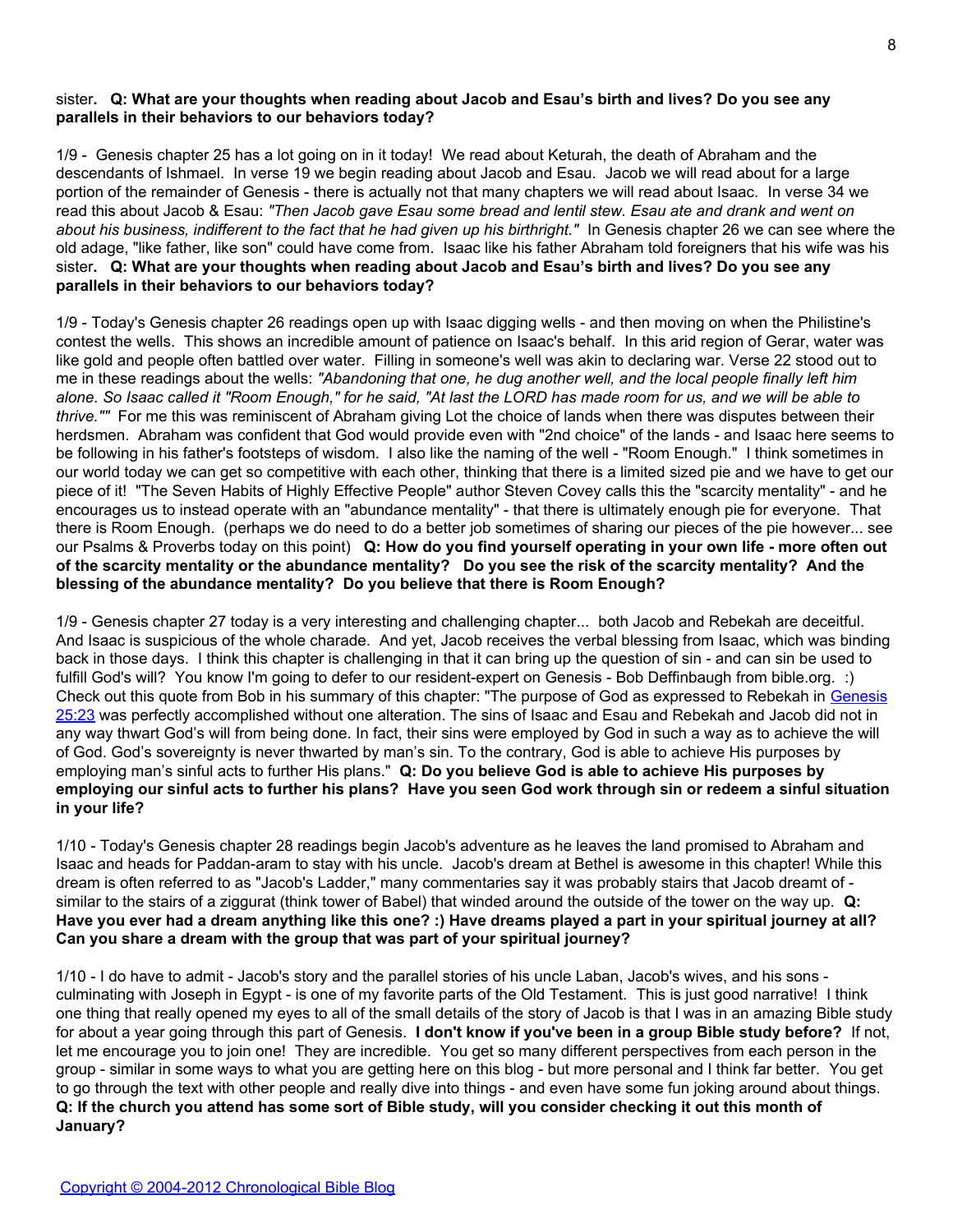1/10 - I found verses 21 & 22 intriguing: *"Then Jacob made this vow: "If God will be with me and protect me on this journey and give me food and clothing, and if he will bring me back safely to my father, then I will make the LORD my God."* Do yo**u** notice the "if" / "then" statement in this vow from Jacob? Jacob is putting some conditions on what it will take for him to make God his God. **Q: Do we do this in our lives sometimes? Do we try to put "conditions" on God? Does this really make sense to do? What if our conditions are not met? What if things don't go as planned? Will we still love God as our God, even if the "conditions" in our life are not met or are not ideal?**

1/10 - In Genesis chapter 29 Jacob arrives at Paddan-Aram, which was close to Haran. See a map on the Bible blog for where Jacob will spend the next 20 years of his life. All 12 of his children besides Benjamin will be born in this land! In this chapter Jacob meets Rachel and Laban, and works for 7 years to marry Rachel - except for the fact that Jacob was deceived by Laban on the wedding night! Which is a bit ironic, as we have seen in recent chapters that Jacob did some deceiving himself... I read one commentary that said for most of his life Jacob was so focused on getting the rights of the first born from his father Isaac - and now he must accept the rights of the first born in this surprise marriage to Leah! At the end of today's readings we see that Leah is beginning to have sons - including Levi who will be the ancestor of the Aaronic priestly line of Israel, and Judah who will be the ancestor of King David and ultimately Jesus Christ.

1/11 - Today's Genesis chapter 30 readings bring us the account of several of Jacob's sons and a daughter being born to Leah, Bilhah, Zilpah, and Rachel. We also read about Jacob gaining wealth and wanting to leave his father-in-law Laban's house to go back home in Genesis chapter 30. In verse 37 we read: *"Now Jacob took fresh shoots from poplar, almond, and plane trees and peeled off strips of the bark to make white streaks on them."* It seems in this verse and the ones that follow that Jacob is getting a bit superstitious - and not really asking God for help. Later Jacob does admit that God did do the work of increasing his wealth, and that he didn't do it on his own with his superstitions, as we see in Chapter 31 verse 9 when Jacob is speaking to his wives Rachel & Leah: *"In this way, God has made me wealthy at your father's expense."* I think it's great to see that Jacob starts to realize more and more that God is in control. **Q: I wonder for us, today, do we sometimes act like Jacob with the sticks - and rely on superstition or our own power, when we should be relying solely on God? Are there maybe areas in our work life or personal life where we think we are running the show? Are we really? Or is God? Will we let our superstitions go, and embrace the reality that God is in control?** And - who better is there to be in control, really? :) Actually - I'll share with you a quote someone shared with me once when I was really trying to micromanage a situation - and was worrying and fretting way too much about the situation. The quote is simply this: "Let go and Let God." Let us let go of what we are hanging on so tightly to if it is not of God - and let us instead let God run the show. **Are there areas in your life where you need to "Let go and let God"?**

1/11 **-** Today's Genesis chapter 31 readings take us through Laban's pursuit of Jacob and his family and Laban & Jacob's treaty. In this chapter we read about Rachel taking Laban's "household gods", which were worthless idols - and yet both Laban and Rachel were very attached to idols, which was common in pagan religions of that time. Idols were often family heirlooms that were passed down from generation to generation and could sometimes signify that someone would receive their family's estate if they received the idols. People believed idols could bring blessings - and Laban obviously wanted them back. Though, I think he wanted more than just his idols back - I think he also wanted control over Jacob and his family back. In verses 33 & 34 we read: *"Finally, Laban went into Rachel's tent. Rachel had taken the household gods and had stuffed them into her camel saddle, and now she was sitting on them. So although Laban searched all the tents, he couldn't find them."* Rachel was cunning like her husband Jacob! Verse 42 stood out to me in today's readings as Jacob spoke to Laban: *"In fact, except for the grace of God--the God of my grandfather Abraham, the awe-inspiring God of my father, Isaac--you would have sent me off without a penny to my name."* I like seeing that Jacob is realizing that the grace of God has blessed him! **Q: Do you think that sometimes in our lives the grace of God is blessing us, and we don't realize it? Do you ever have those moments when you look back on a day, or a week, or even a year and realize that God's grace was so there - and yet... you didn't realize it at the time? How can you live more like Jacob in this verse - and recognize awe-inspiring God's grace more and more frequently in your life? And how wil you give praise to God for this ever-present ever-dependable gift of grace that is available to you?**

1/12 - In Chapter 32 we see Jacob preparing to meet his brother Esau. And - we see Jacob praying to God an amazing prayer! Verse 10 is beautiful: *"I am not worthy of all the faithfulness and unfailing love you have shown to me, your servant. When I left home, I owned nothing except a walking stick, and now my household fills two camps!"* **Q: Do you believe that God has been showing faithfulness and unfailing love to Jacob in our readings? Do you believe that**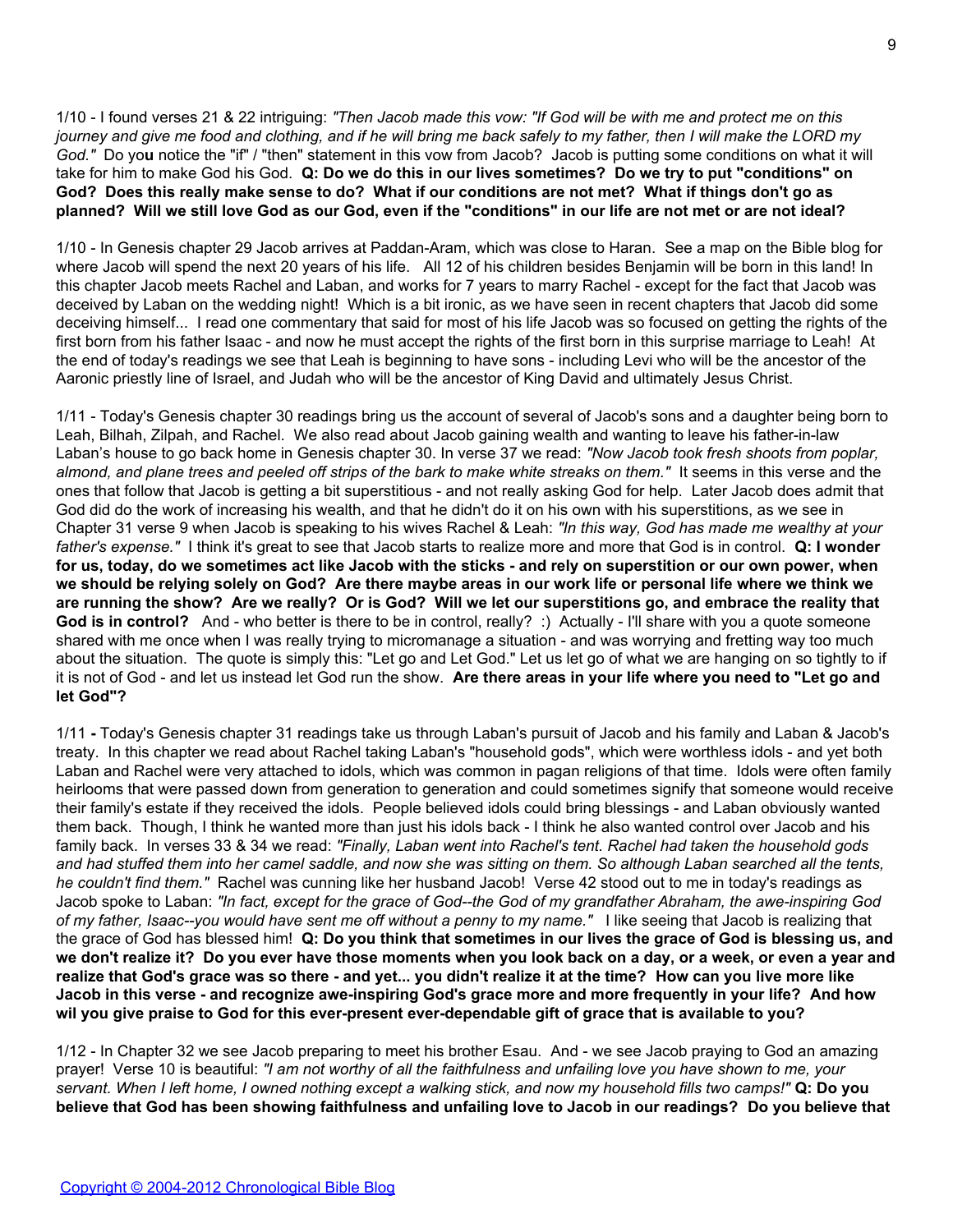## **God is showing faithfulness and unfailing love to you today?**

1/12 **-** Genesis Chapter 32 closes out with Jacob in a wrestling match! With God? Or an angel? Or God in the form of an angel? Or Jesus preincarnate? Or Michael the archangel? Biblical commentaries offer a few different views on just who Jacob was wrestling with. Clearly, God ordained whomever was wrestling with Jacob and I do think it could have been God himself in an angelic form. It was obviously not God himself in all of his glory - because He would have whooped Jacob in a wrestling match! :) We do see the quick & fierce power of whom Jacob was wrestling in verse 25 when *"he struck Jacob's hip and knocked it out of joint at the socket." Q:* **What is your take on Jacob wrestling with the angel and then being blessed by the angel? Should Jacob have not wrestled / struggled with the angel / God? Should we in our lives today not wrestle / struggle with God? Or should we wrestle with matters of faith sometimes? As long as we know God will win the wrestling match - is it okay for us to enter into a wrestling match with God or no? Is there a faith-journey wrestling match in your past that you'd be willing to share with others?**

1/12 - This is what I love about the chapters of Genesis that we are entering into with our readings now – we read about imperfect humans, not so unlike us, trying to make sense of their lives and their relationships with God. Sound like anyone you know? :) In this early part of the Bible we are shown a God who is willing to wrestle with us, if we need to wrestle. A God who gives us dreams that end up saving a family that will soon become a nation that will save the world. A God who moves us into places and lands and situations to where we need to be to fulfill His perfect will. And in the midst of all of this – we read about imperfect humans that make mistakes. And God still can work through those mistakes and redeem mankind. This is incredible narrative in our readings coming up this next week in Genesis! Chapter 32 verse 28 is an incredibly important verse: *""Your name will no longer be Jacob," the man told him. "It is now Israel, because you have struggled with both God and men and have won.""* This is interesting to know! Israel means "God struggles" or "one who struggles with God." It is also interesting I think to see that God gives people new names at times in the Bible, and the names are reflective of their new lives with God. Abram becomes Abraham. Sarai becomes Sarah. Jacob becomes Israel. Simon becomes Peter. **Q: Have you ever "struggled" with God?**

1/12 **-** Today's Genesis chapter 32 starts off with Jacob preparing presents for Esau. Overall, I thought this was pretty smart. I suppose in some ways you could look at all this as bribery... :) But, I quess I thought Jacob was demonstrating some good business / political principles here. This is something that I do struggle with at times in my own life - a balance of utilizing good business principles versus relying completely on God. I suppose you could argue that Jacob should have simply relied on God to prepare the way for Jacob's meeting with Esau. And this would be a good argument - Esau had become wealthy over the years himself, and seemed to have forgiven Jacob before they met up here again. Though, if you were in Jacob's shoes, think about how you would have had no way of knowing this... and think about the last time you saw your brother 20 years earlier and how that ended... I do think that while clearly our reliance should be on God and His work and providence first and foremost, I believe God also wants us to be actively partnering with him. So, I think after we first pray to God about a situation, we should also do the work that we are called to do by God for the situation as well. This is where I think good business / political principles can come into play - as long as they are clearly aligned with the will of God. Again - a fine line to walk, and a line that can only be blessed by the Holy Spirit. We cannot walk this line on our own power or smarts. **Q: Do you pray to God to show you the work He wants you to do in your life? Do you also ask God to show you the work to be done in various situations that arise in your life? Do you enjoy working with God? How do you integrate faith into your work?**

1/12 **-** In Genesis chapter 34 Jacob and Esau meet again! I found verses 5 through 7 interesting. Jacob presents his concubines and sons first - then Leah and sons - and then Rachel and Joseph. I read a commentary that he was keeping his favorite wife and son back, as the last presentation to Esau - just in case anything should go wrong with Esau and the introductions of his family... Meaning, if any violence erupted - Rachel and Joseph would hopefully be removed from it. In verse 14 of this chapter we see Jacob likely being deceitful again: *"So go on ahead of us. We will follow at our own pace and meet you at Seir."* He did not follow Esau and meet him at Seir, as we will see in the next chapter. And commentaries suggest Jacob never intended to go to Seir. Genesis chapter 34 is a chapter where we see a lot of violence... It is interesting to note that the name of God ends chapter 33 and begins chapter 35, but is completely absent from this chapter! The NIV Study Bible has this note about this chapter: "Jacob is now confronted in the promised land with the danger of being absorbed by the native Canaanites (verses 9 & 16), and then with the threat of their hostility after his sons' vengeful act (verse 30). These were dangers Israel constantly faced from the peoples around them - either absorption or hostility, both of which are perpetual threats to God's people."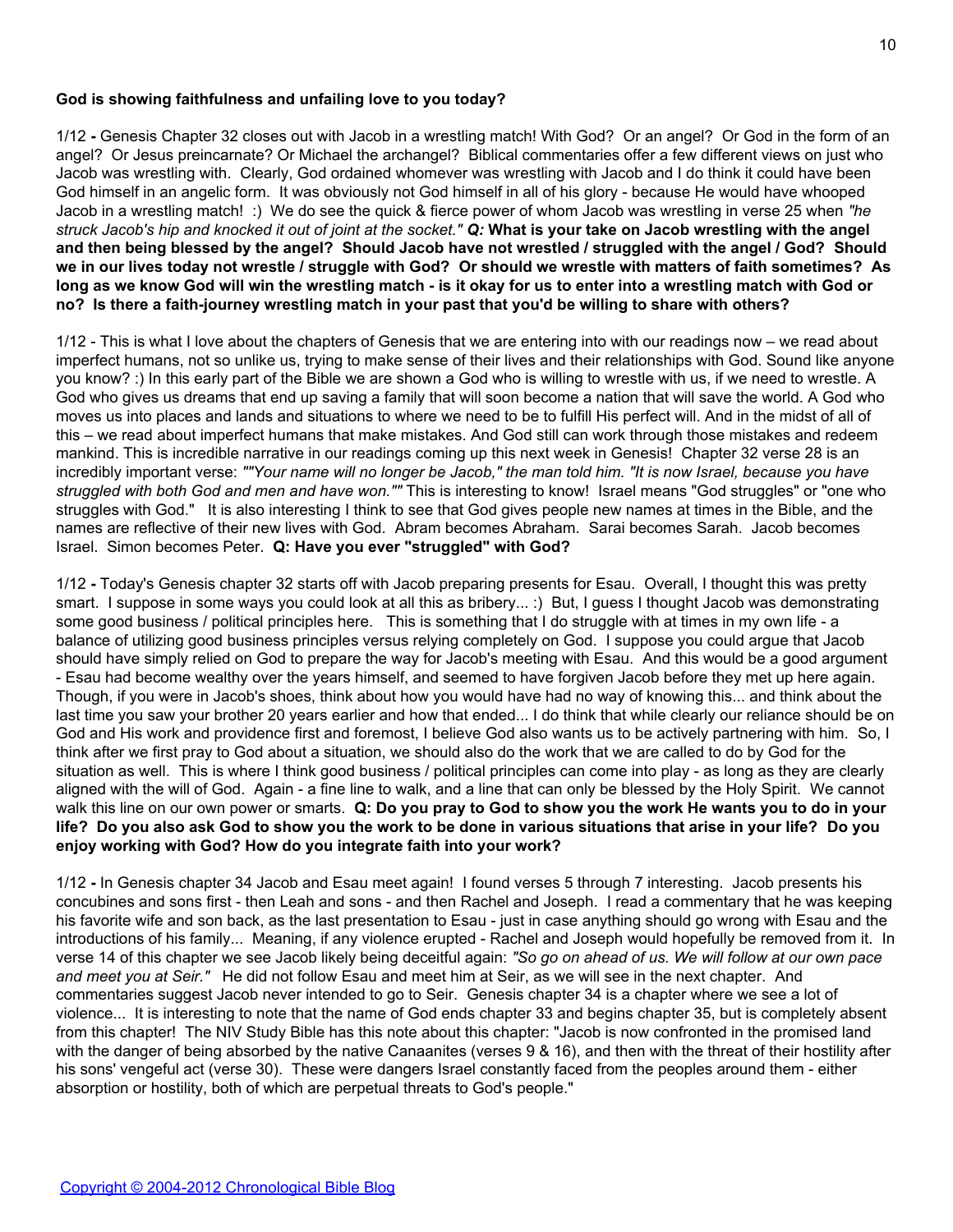1/12 - Today is a big day for Jacob in that he finally returns to Bethel - the same place where his pilgrimage began with God in [Genesis 28:10-22](http://blank/)! Bethel is where Jacob had his dream of the angels ascending and descending the staircase, when he was leaving the promised land for 20 years in Haran. Bethel was the place where God first gave to Jacob His covenant promise that was also given to Abraham and Isaac - and the covenant promise is reconfirmed in today's readings in chapter 35 verses 11 and 12: *"Then God said, "I am God Almighty. Multiply and fill the earth! Become a great nation, even many nations. Kings will be among your descendants! And I will pass on to you the land I gave to Abraham and Isaac. Yes, I will give it to you and your descendants."* These 2 verses are essentially thought to be the climax of the Isaac-Jacob portion of Genesis. In tomorrow's readings we begin the Jacob-Joseph portion of Genesis. (which is an amazing narrative that begins tomorrow...) The covenant continues! **Q: How do the covenants to Abraham's family stand out to you? Do you believe God is a God of covenants? How do you see God in covenant with you today?**

1/13 - Today we read about genealogies! :) In chapter 36 we read about Esau's descendants. One interesting note on verse 11 per Zondervan's NIV Study Bible - "Eliphaz: Teman - One of [Job](http://www.biblegateway.com/passage/?search=Job%202:11)'s friends was named Eliphaz the Temanite (Job  $2:11$ ), and Job himself was from the land of Uz [\(Job 1:1](http://www.biblegateway.com/passage/?search=Job%201:1)). Thus Job probably lived in Edom (see verses 28 & 34 in Genesis readings today)." **Q: How does reading the genealogies stand out to you? How do genealogies or family tree's play a role in your family? Do you have any family historians? Why is this important?**

1/14 - Today in Genesis chapter 37 we begin the incredible last portion of the book of Genesis where we read about Joseph! This portion of the story that starts in today's readings will carry us through the rest of the book of Genesis and will set the stage for the exodus from Egypt. In chapter 37 today we read about Joseph's dreams and how these dreams make his brothers jealous. A couple of things came to mind to me today as reading through this. First is that it is clear that God does some communicating through dreams in the Old Testament. We've already seen this in our previous readings - via a dream Abimelech had or a dream Laban had. And here we see some powerful prophetic dreams that Joseph has. Actually, while I am on this topic of dreams, let me share this. I did used to have nightmares periodically. However, when I started reading the One Year Bible each night before going to bed a few years ago the nightmares basically went away. Seriously. I honestly believe because of the Light & life-giving power of the Word of God that the nightmares went away. Just a little testimony here for you on the power of reading the Bible each day. It is spiritual food and nourishment and protection for you in ways that you may not consciously realize. For me, there has been maybe a time or two in recent years where a nightmare has still come to fruition - and I don't remember the details of the nightmares, but somehow I know that in the midst of my dream I called out the name of Jesus and the nightmare stopped immediately! I am not kidding. I don't know how I got myself to call out Jesus' name in the nightmare, but I am so thankful that I did! Maybe this is something that prayer brings - or maybe this is something that happens when we really understand and believe in the all-powerful name of Jesus? If you suffer from nightmares, my two prescriptions are to 1. read the Bible before going to bed, 2. somehow someway say the name of Jesus in your nightmare. Pray about this before you go to bed. Maybe this will help you do this in your dream. I hope so! **Q: My first question I had was whether Joseph should have shared these dreams with his family**? **And I asked this question because I wonder if sometimes we also maybe get an insight or what we believe to be a word from God - and if we should share these things with others? Or keep them between God and ourselves? The other thing that came to mind for me here is what role do dreams play for us today? Does God still communicate to people via dreams today?**

1/14 - Genesis chapter 38 brings us the story of Judah and Tamar. Keep in mind that Judah, Tamar, and Perez from this chapter are all part of the genealogy of King David and Jesus as we recently read in Matthew chapter 1 verse 3: *"Judah the father of Perez and Zerah, whose mother was Tamar, Perez the father of Hezron."* Verse 24 stood out to me in this chapter as sad irony: *"About three months later, word reached Judah that Tamar, his daughter-in-law, was pregnant as a result of prostitution. "Bring her out and burn her!" Judah shouted."* This verse reminded me quite a bit of a recent teaching we read about from Jesus in the Sermon on the Mount in Matthew chapter 7 verse 3: *""Why do you look at the speck of sawdust in your brother's eye and pay no attention to the plank in your own eye?"* **Q: How in our lives are we too are sometimes like Judah? Do we sometimes condemn others for sins that we ourselves commit too? Even if we don't commit the same sin as someone else, should we instead leave the judging and condemning to God?**

1/14 - Today in Genesis chapter 37 we read about Joseph in Potiphar's house! Verse 5 stood out to me in this chapter: *"From the day Joseph was put in charge, the LORD began to bless Potiphar for Joseph's sake. All his household affairs began to run smoothly, and his crops and livestock flourished."* I found it fascinating that God was blessing Potiphar for Joseph's sake. It reminded me of God blessing Laban for Jacob's sake earlier in Genesis. **Q: Today, how does God today continue to bless others around those who love God? Do you think God intervenes and blesses our work lives? Do you pray about your work life regularly? Do you think God blesses your work life? And like Joseph,**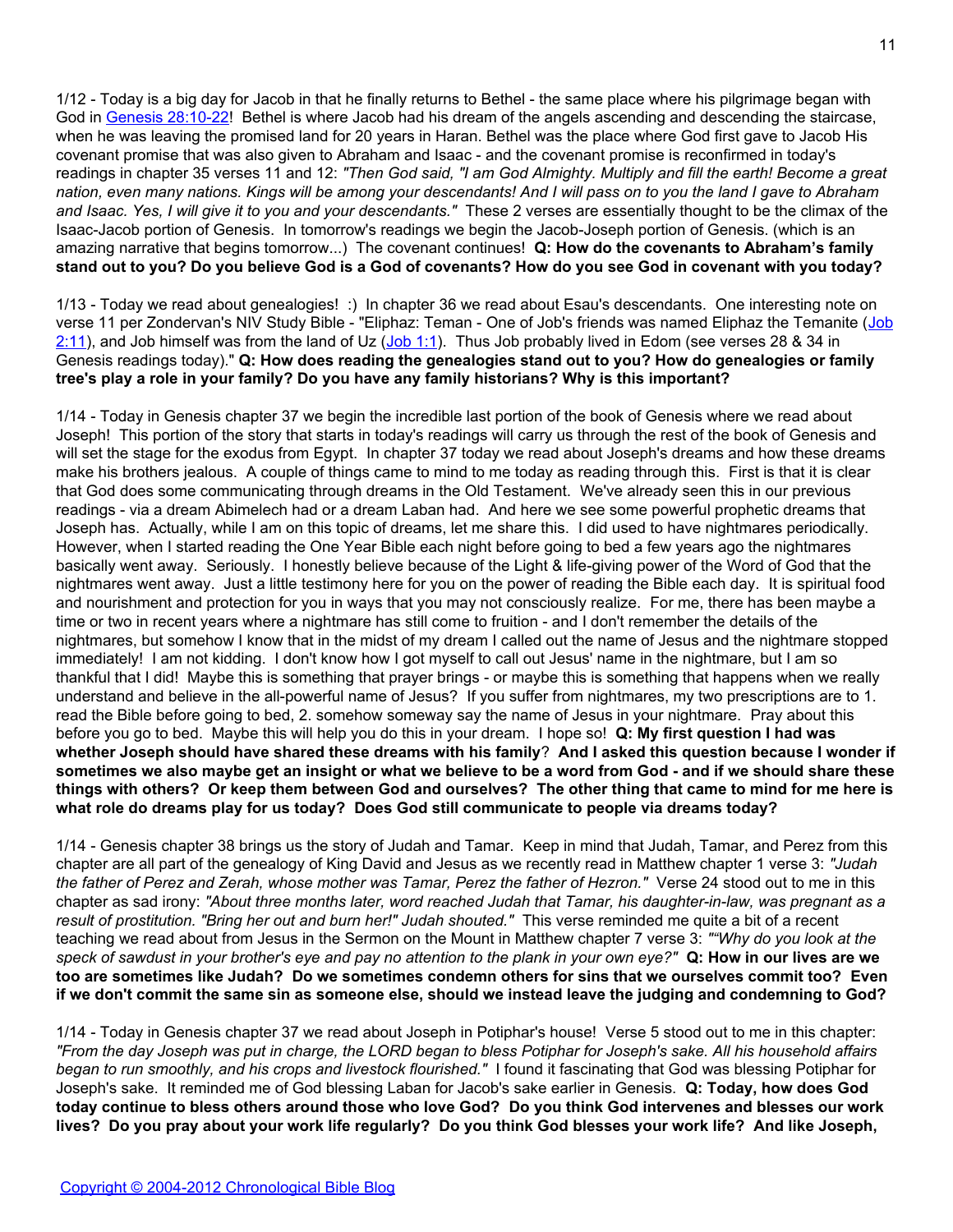## **does God maybe bless those around you, even if they aren't necessarily in relationship with God? And maybe does He do this for your sake?**

1/14 - Verses 8 & 9 also stood out to me in today's readings, demonstrating Joseph's strong moral integrity when being approached by Potiphar's wife: *"But Joseph refused. "Look," he told her, "my master trusts me with everything in his entire household. No one here has more authority than I do! He has held back nothing from me except you, because you are his wife. How could I ever do such a wicked thing? It would be a great sin against God.""* I admire this so much. Joseph was gaining more and more favor with Potiphar and more and more "power" so to speak. And here we see a situation where Joseph could have abused his favor and power. But he did not. He stood strong with his moral convictions. And I wonder about this in our lives. **Q: As we maybe gain more and more favor in our work or personal or ministry lives, do we also gain more and more "power" so to speak? And when this happens, do the temptations maybe even somehow seem to get bigger and bigger and our opportunity to abuse our favor or power get easier and easier? And in light of all this, will we stand strong by our moral convictions? Will we realize, like Joseph, that our favor or power only comes from God - and it can be taken away in an instant if we sin against God?**

1/12 - Today we read about the passing of Isaac. What was interesting to me today about the death of Isaac was that he passed away after Jacob and Esau reconciled. However, even with Jacob and Esau being reconciled at this point, going forward in the Old Testament we will see that this reconciliation didn't carry forward to their descendants. The nation of Israel (Jacob) and the kingdom of Edom (Esau) will have much strife in their coming generations toward each other, which we'll read about later this year. **Q: Do you see how the conflicts in the Middle East today tie back to Biblical times? How do you think these conflicts will ultimately be resolved? Or, Who will resolve them?**

1/15 - In Genesis chapter 41 we read about Pharaoh's dreams and Joseph is called from prison to interpret them. The cup-bearer finally remembered Joseph 2 years later! :) Verse 16 is powerful for us to consider as Pharaoh calls for Joseph to interpret his dreams: *""It is beyond my power to do this," Joseph replied. "But God will tell you what it means and will set you at ease.""* What I like about this reply from Joseph is that he is giving credit to God for his "gift" of being able to interpret dreams! And really, it is God interpreting the dreams, and letting Joseph know what to say. I wonder about this in our lives today. **Q: Do you have some unique gifts in your life? Things that you are really good at? How do you give credit to God for these gifts in your life? Have you ever claimed them as gifts we developed on your own? Do you believe that God is truly the Gift-Giver of all your skills and talents and wisdom in your life?**

1/15 **-** Today in Genesis chapter 41 we read about Joseph interpreting Pharaoh's dreams - and not just interpreting them, but offering a solution! Joseph suggests finding a wise man to administer a program to collect crops during the 7 years of plenty to save up for the 7 years of lean. Verses 39 & 40 in this chapter tell us: *"Turning to Joseph, Pharaoh said, "Since God has revealed the meaning of the dreams to you, you are the wisest man in the land! I hereby appoint you to direct this project. You will manage my household and organize all my people. Only I will have a rank higher than yours.""* Notice that Joseph did not ask for this position. He probably could have, in light of interpreting the dream and offering a solution. But he didn't. The position was simply thrust upon him. **Q: And I wonder in our lives - are we like Joseph humbly offering our gifts and skills with no need of a payback? Or, do we expect something in return? Do we want to be put in charge? I do wonder this about myself - if I was put in charge of all of Egypt, would I still remember God? Or would the power go to my head and would I think it is all about me? And then I wonder if there are similar, smaller temptations like this in my life - in my work or ministries or in my social circles. Are there times where I offer my skills & gifts, and expect to be put in charge of something, forget about God, and think it's all about me? How about you? Do you give freely and humbly from your God-given gifts with no need of a payback?**

1/16 - In Genesis chapter 42 Jacob sends Joseph's brothers to Egypt for grain. Verse 4 stood out: *"Jacob wouldn't let Joseph's younger brother, Benjamin, go with them, however, for fear some harm might come to him."* As you'll recall both Benjamin and Joseph were Rachel's only sons. And Jacob loved Rachel dearly. It seems that in light of Jacob already losing one of Rachel's sons, he didn't want to lose the other. **Or - I wonder - did Jacob maybe have some sort of mistrust in the back of his mind of the other 10 brothers?** (as obviously Joseph disappeared when going to find the 10 brothers many years back) This is outside of the text I realize. Just a thought.

1/16 - Genesis 42:6 stood out: *"Since Joseph was governor of all Egypt and in charge of the sale of the grain, it was to him that his brothers came. They bowed low before him, with their faces to the ground."* This fulfilled the dreams Joseph had in Genesis chapter 37 verse 6 & 7! *"He said to them, "Listen to this dream I had: We were binding sheaves of grain*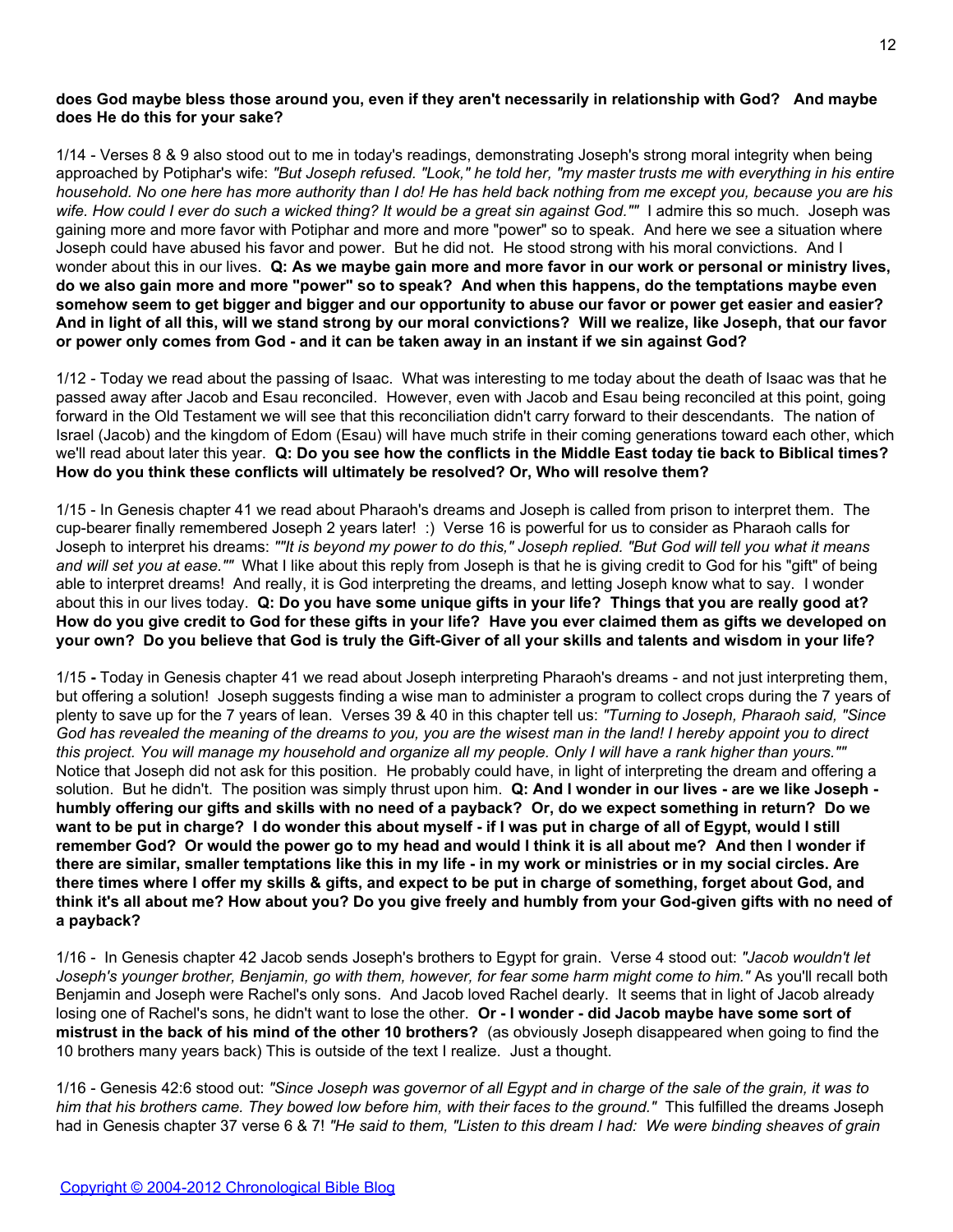*out in the field when suddenly my sheaf rose and stood upright, while your sheaves gathered around mine and bowed down to it."* And verse 6 was 21 years after Joseph was sold into slavery by his brothers at the age of 17 - Joseph has spent 11 years as a slave, 2 years in prison, and 7 to 8 years in charge of Egypt (through the 7 fat years of the harvest, and now they are likely in the first year of the famine). And even after 21 years Joseph recognized his brothers immediately. I read a commentary that his brothers probably didn't recognize Joseph because he was decked out in Egyptian robes & garb, he may have been speaking through an interpreter, and he was likely clean shaven - Egyptians shaved, whereas Hebrews typically wore beards. **Q: How did it impact you, reading about Joseph and his brother reuniting and seeing Joseph's earlier dream fulfilled?**

1/16 - In Genesis chapter 44 we read about Joseph instructing his servant to place his silver cup in Benjamin's sack. I guess what struck me about all this is that it seemed to me like Joseph was possibly playing mind games with his brothers. Not to say that they didn't deserve it... but, I wonder if in all of this Joseph had a master game-plan - or if it was simply games he was playing? The weeping we see from him kind of makes me think that he was not 100% sure of what he was doing, game-plan wise. The weeping seemed to indicate that he wanted to reconnect with his brothers and his family. It seems in all of this he has kept at least 1 family member around - or has not let them get very far away. **Q: This makes me wonder – how do we play mind games with others around us? Should we? Would it have been better if Joseph was honest with his brothers from the beginning on who he was? How would it be better for us if we are simply honest with others from the beginning? And don't play mind games?**

1/16 - Verses 18 through 34 in this chapter is Judah's amazing speech to Joseph! I don't know what it is about this speech. But I love it! It seems like Judah is finally owning up to being who he was born to be - the forefather of the line of King David and Jesus Christ. Verse 33 is the verse that really stood out to me: *"Please, my lord, let me stay here as a slave instead of the boy, and let the boy return with his brothers."* What struck me about this is that now Judah is willing to be the slave, in the place of his brother Benjamin - whereas 22 years prior he offered up the idea of selling his brother Joseph into slavery as we read in Genesis 37 verses 26 & 27: *"Judah said to the others, "What can we gain by killing our brother? That would just give us a guilty conscience. Let's sell Joseph to those Ishmaelite traders."* It seems like Judah in chapter 44 has finally grown up and is acting like a morally responsible adult. Judah with this speech today is finally beginning to look like he might indeed deserve to be referred to as the father of the tribe of the "Lion" of Judah! **Q: Have there been big moments like this in your faith walk, where it's clear you've moved forward in your faith?**

1/16 - Genesis chapter 45 begins with Joseph weeping again - and I think that it makes perfect sense that he does so, in light of Judah's impassioned speech! **Q: Do you think that Joseph in part weeps because Judah is offering to be the slave in the place of Benjamin? Either Joseph is weeping because his brothers did not show him this same mercy 22 years prior - or he is weeping because he is happy that Judah and his brothers seem to be very different people from 22 years prior - or he's weeping for other reasons. What are your thoughts on the reasons for these tears? When have you ever cried tears in your faith walk?**

1/16 - Verse 5 in this chapter is a powerfully mature statement from Joseph to his brothers: *"But don't be angry with yourselves that you did this to me, for God did it. He sent me here ahead of you to preserve your lives."* I find this very powerful that Joseph discerned this. He had been sold into slavery for 11 years! He was in a prison for 2 years! And then, yes, things got better for him thereafter - but he was still apart from his family. And yet - Joseph saw God's hand and God's plan in all of this. There was a greater good happening - the preservation of Abraham & Isaac's descendents. The preservation of God's covenant people. I then wonder about this in our lives. **Q: Are there times where we go through some hard times - maybe for many years - and in the midst of that, could God be working? Could God's hand and God's plan be moving in the midst of challenging times in our lives?** I think it's possible that if I was Joseph that maybe I would have become a bitter man toward my brothers - and maybe done worse than just mind games. But, Joseph was compassionate - he wept - he gave grain in abundance to his family - he forgave his brothers. And more than anything, he saw that God was in control. **Q: How do you believe that God is in control of your life? Right now? All the time? No matter how good or how bad circumstances seem? Is God in control?**

1/17- Today in Genesis Chapter 46 we read about Jacob and his family's journey to Egypt! I really like that God speaks to Jacob in a vision at Beersheba - the same place where both Abraham and Isaac had worshiped God earlier in Genesis. As Jacob was about to leave Canaan, God reaffirms his covenant promises. Very reassuring for Jacob I am sure! **Q: I wonder - sometimes in our lives - as you are about to embark on something big: Maybe a new ministry. Maybe a mission trip. Maybe a new job. Maybe a new marriage. Maybe a new child. Does God speak to you? Does God reaffirm his love to you? Does God tell you that he will be with you on this new thing - as he did to Jacob in this**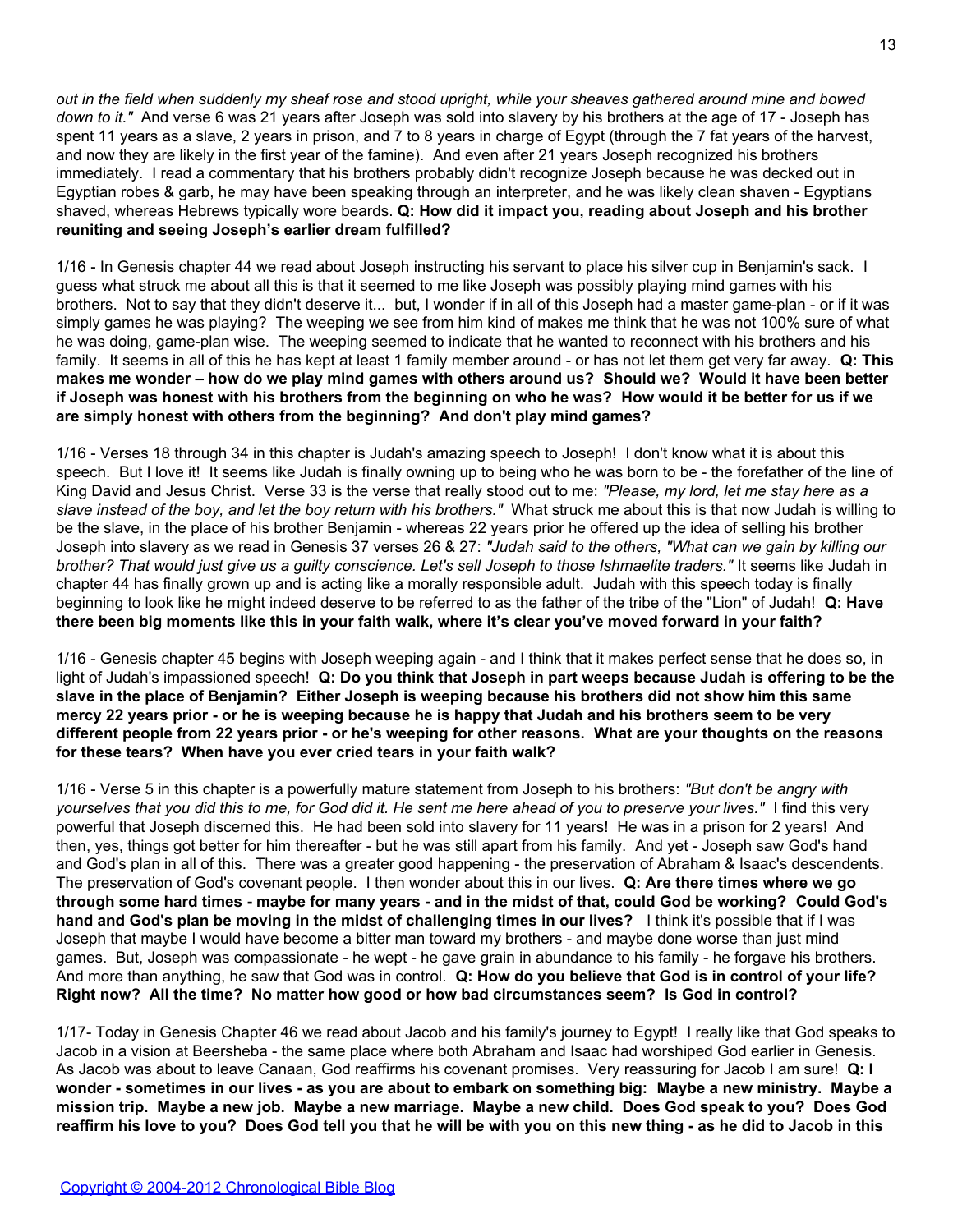**chapter?** I can't say that I've verbally heard God speak to me during times of big change in my life. But, I have most definitely sensed amazing peace many times during big changes in my life. I do try to pray more than ever during times of change. I try to stay as absolutely close to God as I possibly can. Maybe I'm kind of like a scared child trying to huddle up to my heavenly Father during times of change. Which I am okay with. :) And - it seems almost without fail, God does "speak" to me with a peace that surpasses all understanding. If the peace is not there... then I do begin to worry if what I am doing is really God's will for my life. If the peace is there - I know without a shadow of a doubt that what I am embarking upon is God's will for my life. I will say this - that even if I cannot discern or sense the peace during a time of change, I still do not doubt that God will be with me. That he will not leave me. That he will be there. **Q: How do you believe that God is with you always? That he will go with you wherever you go?**

1/17 - Chapter 46 verses 33 & 34 stood out to me in today's readings, as Joseph gives his brothers this instruction: *"So when Pharaoh calls for you and asks you about your occupation, tell him, `We have been livestock breeders from our youth, as our ancestors have been for many generations.' When you tell him this, he will let you live here in the land of Goshen, for shepherds are despised in the land of Egypt.""* I like Joseph's wisdom here. I guess you could look at this as Joseph being manipulative of Pharaoh. But I don't really see this. I see that Joseph is telling his brothers what to say which is true - and that this will allow the nation of Israel to begin to grow and flourish in the land of Goshen, removed from the cities of Egypt. It seems like Joseph is definitely catering to Pharaoh's generosity - *"let your family come to Egypt!"* and Pharaoh / Egyptians prejudices - *"shepherds are despised in the land of Egypt."* For a win / win. It's a Stephen Covey win / win business principle here! :) In Genesis chapter 47 I find it very interesting that Jacob blesses Pharaoh twice. I haven't studied why this happens. My thought is that Jacob is indeed very appreciative of this current Pharaoh for literally saving the Israelites by allowing God to move mightily through Joseph. We will see soon that there are future Pharaoh's who are not so kind to the Israelites... So, perhaps Jacob realized that this Pharaoh was deserving of two blessings.

1/17 – In Genesis 47 we read about Joseph's leadership and business skills during the famine - as things get really bad with the famine and people are on the brink of starving. Overall, I initially thought that Joseph was making wise decisions that ultimately ended up saving lives - and in verse 25 the people said the same thing. However, I have one good friend who was in a Bible study with me who felt that Joseph was being way too harsh. I can see both sides... :) Did Joseph have other options / ways to do this? We actually got into quite a heated discussion on this point in our Bible study on this topic a couple of years ago**. Q: What do you think? During this time of extreme famine, was Joseph being too harsh or being wise and even being compassionate?**

1/18 - Today in Genesis Chapter 48 we read about Jacob blessing Ephraim and Manasseh! One thing I thought about when reading this chapter and the next chapter was how interesting it is that blessings had so much importance and significance back in the days of the patriarchs. **Q: And I wonder - do we have blessings today that are as significant? Do fathers bless kids or grandkids these days?** Maybe so... I guess I just haven't noticed it in my family... :) I do think there are still some "blessings" today that hold some incredible significance today. Wedding vows come to mind and the blessings that come from the pastor/priest/minister during this time. Church ceremonies or rituals come to mind - Communion, Baptism, Funerals, etc. And then certainly above all else, there is the amazing and eternal blessing we receive from Jesus himself - the free blessing and free gift of salvation. **Q: What other blessings are there today that I'm missing? How have you been "blessed" by others in some way, like we read about in today's 2 chapters? How have you "blessed" others?**

1/18 - In Genesis chapter 49 we read about Jacob blessing his sons - and these are some very accurate blessings he gives as we will see as we continue through the Bible this year. Perhaps Predictions or Prophecies might be the better term for Jacob's blessings in this chapter. Verse 10 is awesome: *"The scepter will not depart from Judah, nor the ruler's staff from his descendants, until the coming of the one to whom it belongs, the one whom all nations will obey."* This verse can apply to 2 descendants of Judah - King David and then ultimately and eternally to Jesus. In verse 22 we read this about Joseph: *"Joseph is a fruitful tree,"* And this is certainly true, as his descendants will include Joshua, Deborah & Gideon & Jephthah (3 judges of Israel), and Samuel the prophet.

1/18 - Genesis chapter 50 verses 19 & 20 stood out to me as Joseph spoke to his brothers: *""Don't be afraid of me. Am I God, to judge and punish you? As far as I am concerned, God turned into good what you meant for evil. He brought me to the high position I have today so I could save the lives of many people."* Again, I am impressed with Joseph's character here. His brothers seemed to think that Joseph hadn't really forgiven them, and that he was waiting to get back at them after their father had passed away. But, I think we see here that Joseph had truly forgiven his brothers! It was water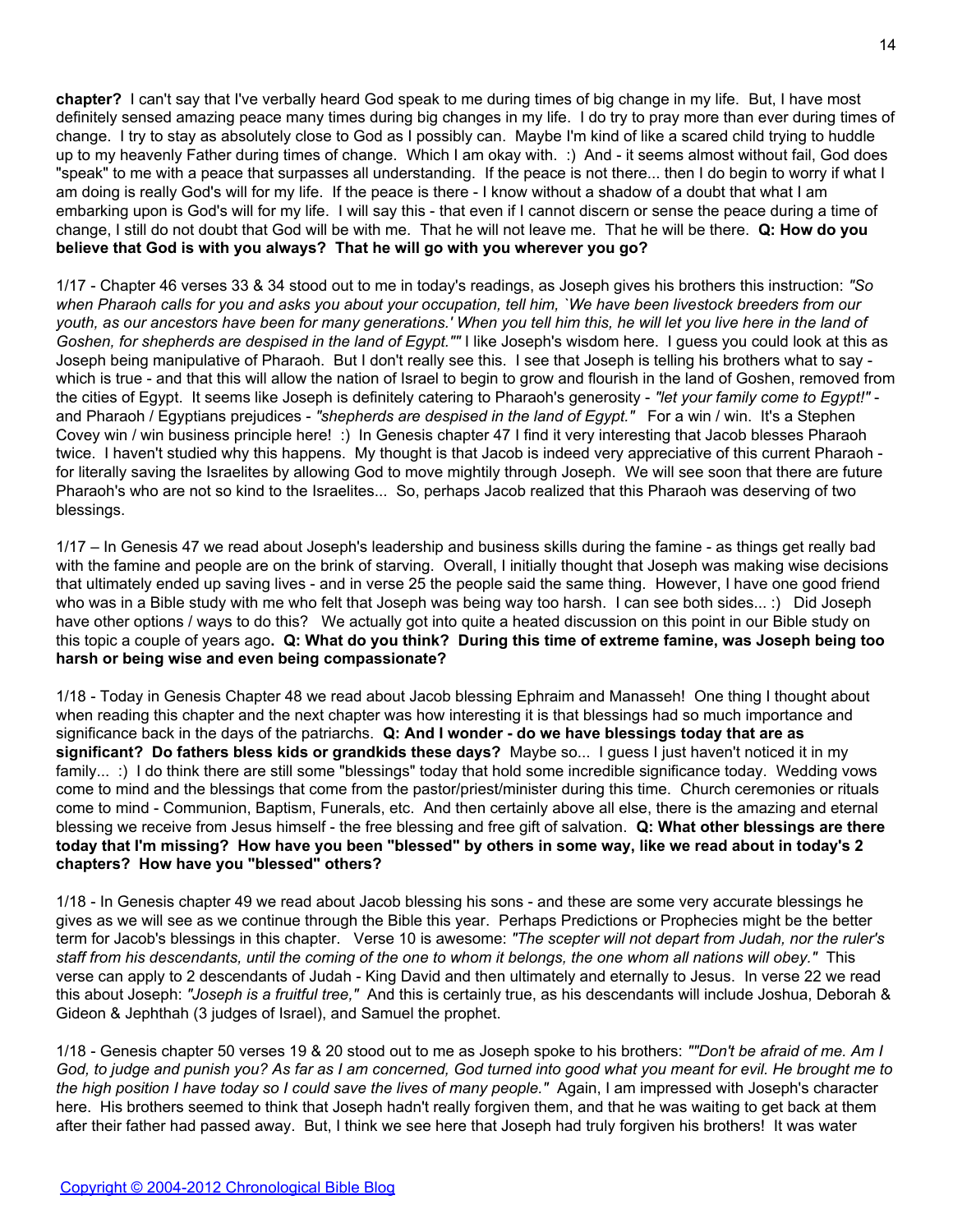under the bridge. And not only had Joseph forgiven them, but he saw the power of how God turned something bad into something incredibly good. I wonder about this in our lives today – **Q: How do you truly forgive other people like Joseph forgave his brothers? Have you ever held some piece of unforgiveness within you? How did you move forward to forgiveness? Is there anyone you need to forgive in your life right now?**

1/18 - One interesting side note in chapter 50 was the embalming of Jacob & Joseph. Embalming was an Egyptian custom - not a Hebrew custom. Some commentaries suggest that Jacob & Joseph were likely being respectful of the Egyptian customs of the day. The Egyptians believed in an afterlife - and believed that the embalming allowed the deceased to utilize their body in the afterlife.

1/19 - Today we begin Job! In our traditional Biblical canon, we'd read Exodus after the book of Genesis, but as this is the Chronological Bible, we read Job next!

# **~ Job ~**

Author: Unknown

Date: Tenth century B.C.

Content: This long narrative poem deals with one of the deepest problems of man: How do we explain sin and suffering, if there exists a God powerful enough to do something about them? The book begins with the suffering of Job being given three sets of speeches by some friends of his: Eliphaz, Bildad, and Zophar, each of whom tries to explain Job's misery in a different way. A fourth man, Elihu, tries to summarize the situation, offering yet another explanation of why Job was suffering. Finally, the Lord himself speaks to Job, and Job recognizes that we do not so much need "answers" to life's problems, as we need God himself. Job is then healed and given material and spiritual blessings far beyond his former state.

Theme: The mystery that surrounds human existence and the need to trust in God runs throughout the book. Mankind simply does not have enough knowledge to explain why things happen the way they do. It is possible to rise above our limitations by faith in God, however, because God does know why everything happens and will work good for those who love him. We may thus learn the profound truth that when we have nothing left but God, God is enough. *(Above commentary is from Tyndale Publishers "The One Year Bible Companion*" pp. 9-10)

1/19 - Today Job has a very interesting chapter 1 discussion between God and Satan. **Do you believe in the existence** of Satan? Demons? Evil? In the introduction to the wonderful book, ["The Screwtape Letters,"](http://www.amazon.com/exec/obidos/tg/detail/-/0060652934/) C.S. Lewis writes: "There are two equal and opposite errors into which the human race can fall about the devils. One is to disbelieve in their existence. The other is to believe, and to feel an excessive and unhealthy interest in them. They themselves are equally pleased by both errors and hail a materialist or a magician with the same delight." I'll be honest – in my early Christian walk, I did not really believe in the existence of Satan, demons, evil. I believed in God and Christ and Love, and thought that was enough – evil didn't need to exist in my universe. :) Unfortunately, I've heard another quote that: "Satan's greatest trick is to convince a person that Satan does not exist." I now could not agree more. If you don't believe in Satan or evil's existence then you are left open to subtle attacks, without even realizing it. God is so much more powerful than anything Satan can throw at you. But, keep in mind, Satan is throwing temptations at you. **Q: How do you combat the devil's temptations? Read [Ephesians chapter 6 verses 10-18 at this link.](http://www.biblegateway.com/passage/?search=ephesians%206:10-18) Do you believe in the existence of Satan? Demons? Evil?**

1/19 - Today in Job chapter 4 we read about Eliphaz the Temanite's first response to Job, including these words in verses 3 through 6: *"In the past you have encouraged many a troubled soul to trust in God; you have supported those who were weak. Your words have strengthened the fallen; you steadied those who wavered. But now when trouble strikes, you faint and are broken. Does your reverence for God give you no confidence? Shouldn't you believe that God will care for those who are upright?"* **Q: How do these words of Eliphaz's speak to you? Are these fair words for him to be saying to Job? Are they fair words for us to consider in our own lives today as well?**

1/20 - Then in chapter 6 Job responds to Eliphaz as follows in verse 2 through 6: *"If my sadness could be weighed and my troubles be put on the scales, they would be heavier than all the sands of the sea. That is why I spoke so rashly. For the Almighty has struck me down with his arrows. He has sent his poisoned arrows deep within my spirit. All God's terrors are arrayed against me. Don't I have a right to complain? Wild donkeys bray when they find no green grass, and oxen low when they have no food. People complain when there is no salt in their food."* **Q: How do these words of Job's speak to you? Are these fair words for him to be saying in reply to Eliphaz? Are they fair words for us to consider in our own lives today as well?**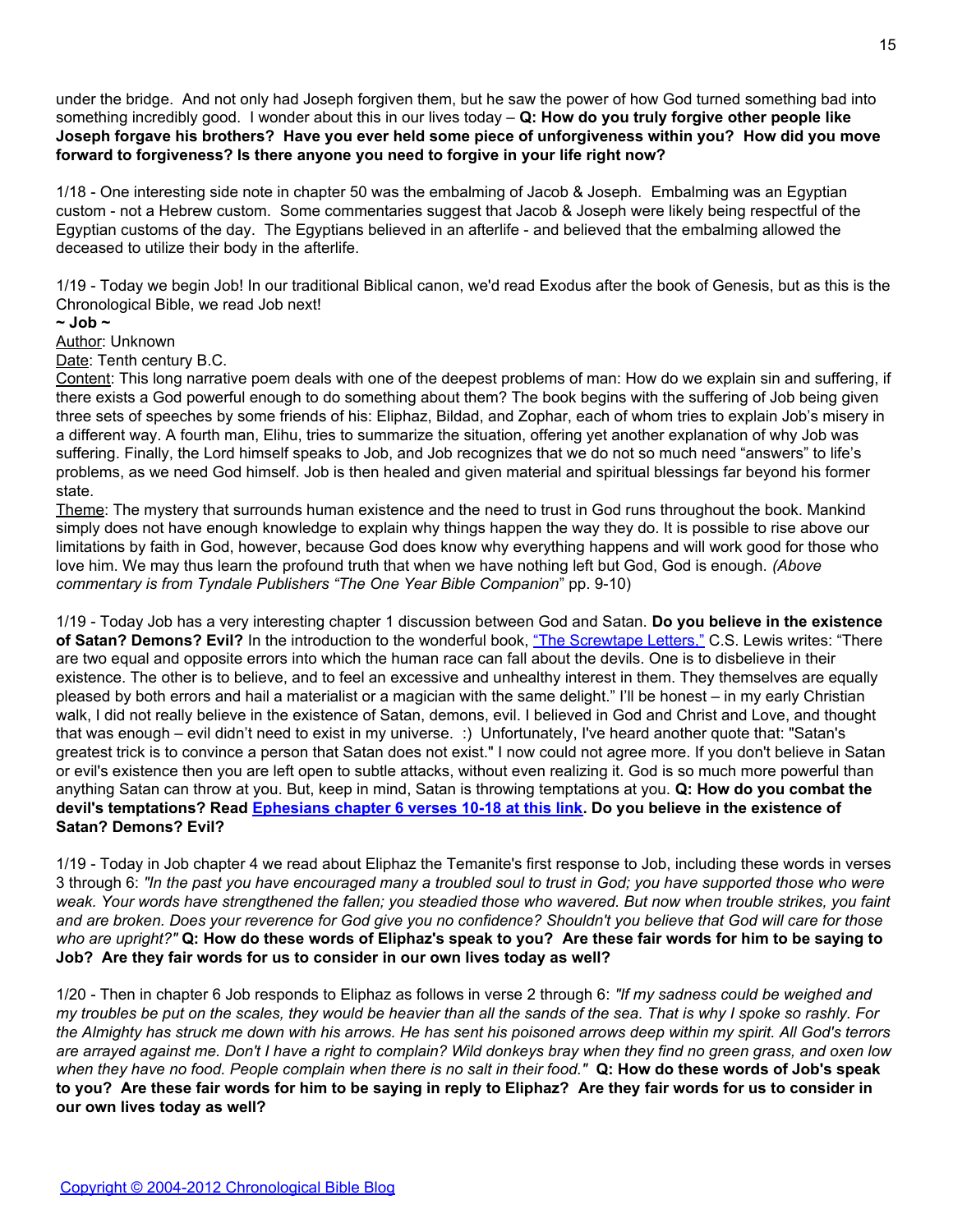1/21 - Okay, so I am sure that most of us have heard the old adage "patience of Job." (As in, "she has the patience of Job." etc.) Well, today's chapters 9 & 10 are probably not where this adage came from! :) Job is not showing a lot of patience in these chapters. **Q: Can you blame him? Would you speak differently if you were in Job's situation? Or perhaps would your language be worse?** It is important to note that Job does not curse God directly, as Satan said Job would do in the beginning of the book. Job is certainly complaining about his situation - and, well, not to spoil the book of Job here for you... but Job will repent of what he says to God later in the book. In Job chapter 10 today we read Job's plea to God, including this in verses 18 through 22: *"`Why, then, did you bring me out of my mother's womb? Why didn't you let me die at birth? Then I would have been spared this miserable existence. I would have gone directly from the womb to the grave. I have only a little time left, so leave me alone--that I may have a little moment of comfort before I leave for the land of darkness and utter gloom, never to return. It is a land as dark as midnight, a land of utter gloom where confusion reigns and the light is as dark as midnight.'"*

1/21 - The other adage, in addition to "patience of Job", that I was thinking about in today's readings is "with friends like these, who needs enemies??" :) Zophar in chapter 11 seems to really have compassion-deficiency! I do think that Zophar and Bildad in chapter 8 were trying to say the things they thought Job needed to hear. But they overstated the case I think in a few places. I don't agree w/ Zophar saying in chapter 11 verse 3 that Job mocked God: *"When you mock God, shouldn't someone make you ashamed?"* Here's my question for us today. **Q: Are we sometimes like Zophar and Bildad? Do we jump to conclusions about maybe why bad things are happening to our friends? Do we offer up our big advice and big words and big bluster before really listening to our friends and understanding their** situation fully? I am afraid that sometimes we jump to conclusions far too quickly. I always try to remember the old Stephen Covey adage (wow, 3 adages here in 1 post! :) from the "7 Habits of Highly Effective People": "Seek first to understand, and then to be understood." Let us seek first to really understand our friends or family members issues before we start offering our prescriptions for them. Let us first try walking a mile in their shoes!

1/22 - I forgot how much trash-talking goes on here in the book of Job! It occurred to me that all of this bickering back and forth between Job and his friends keeps transpiring without Satan coming up in their comments at all. Meaning, no one seems to realize that Satan is the one who has afflicted Job! **Q: And I'm wondering if this happens in our lives today as well? Do we sometimes miss it when Satan is literally attacking us? Do we blame others? Blame ourselves? Maybe even blame God? When the blame should be directed at the Deceiver?**

1/23 - I forgot how much trash-talking goes on here in the book of Job! It occurred to me that all of this bickering back and forth between Job and his friends keeps transpiring without Satan coming up in their comments at all. Meaning, no one seems to realize that Satan is the one who has afflicted Job! **Q: And I'm wondering if this happens in our lives today as well? Do we sometimes miss it when Satan is literally attacking us? Do we blame others? Blame ourselves? Maybe even blame God? When the blame should be directed at the Deceiver?**

1/24 - "But as for me, I know that my Redeemer lives!" Whoo-hoo! Awesome words from Job today in chapter 19 verse 25! Job chapter 19 verses 23 through 27 are some of the best known and well loved verses of the book of Job. These verses seem to be where Job hits his high point in his understanding of his relationship with God: *"Oh, that my words could be written. Oh, that they could be inscribed on a monument, carved with an iron chisel and filled with lead, engraved forever in the rock. "But as for me, I know that my Redeemer lives, and that he will stand upon the earth at last. And after my body has decayed, yet in my body I will see God! I will see him for myself. Yes, I will see him with my own eyes. I am overwhelmed at the thought!"* **Q: How powerful are these verses for you??** Great stuff. Job starts off saying that he hopes his words could be written and engraved forever - and indeed they were as we are reading them in the Bible! Then Job makes the incredible statement that even in the midst of all of his suffering and perceived distance from God, he knows that God lives! The closing two verses are powerful in that they actually indicated a belief in the resurrection by Job. He says that even after his body has decayed - after his death here on this earth - he will see God with his own eyes in his own body! How could this possibly be? Well, only if he believed in a resurrected body after death - as we've been reading about in First Corinthians chapter 15 the past couple of days! I've read some various commentaries on who is the "Redeemer" that Job is referring to in verse 25. Jesus? Could be. But it seems like most commentaries seem to suggest Job is referring to God himself, rather than Jesus. Though, of course Jesus is God so maybe this is a moot point! :) Job does talk about his desire for a mediator in other parts of this book, which could be references to Jesus as well.

1/24 - Today in Job chapter 21 verses 7 through 13 we read these words of Job: *""The truth is that the wicked live to a good old age. They grow old and wealthy. They live to see their children grow to maturity, and they enjoy their grandchildren. Their homes are safe from every fear, and God does not punish them. Their bulls never fail to breed. Their*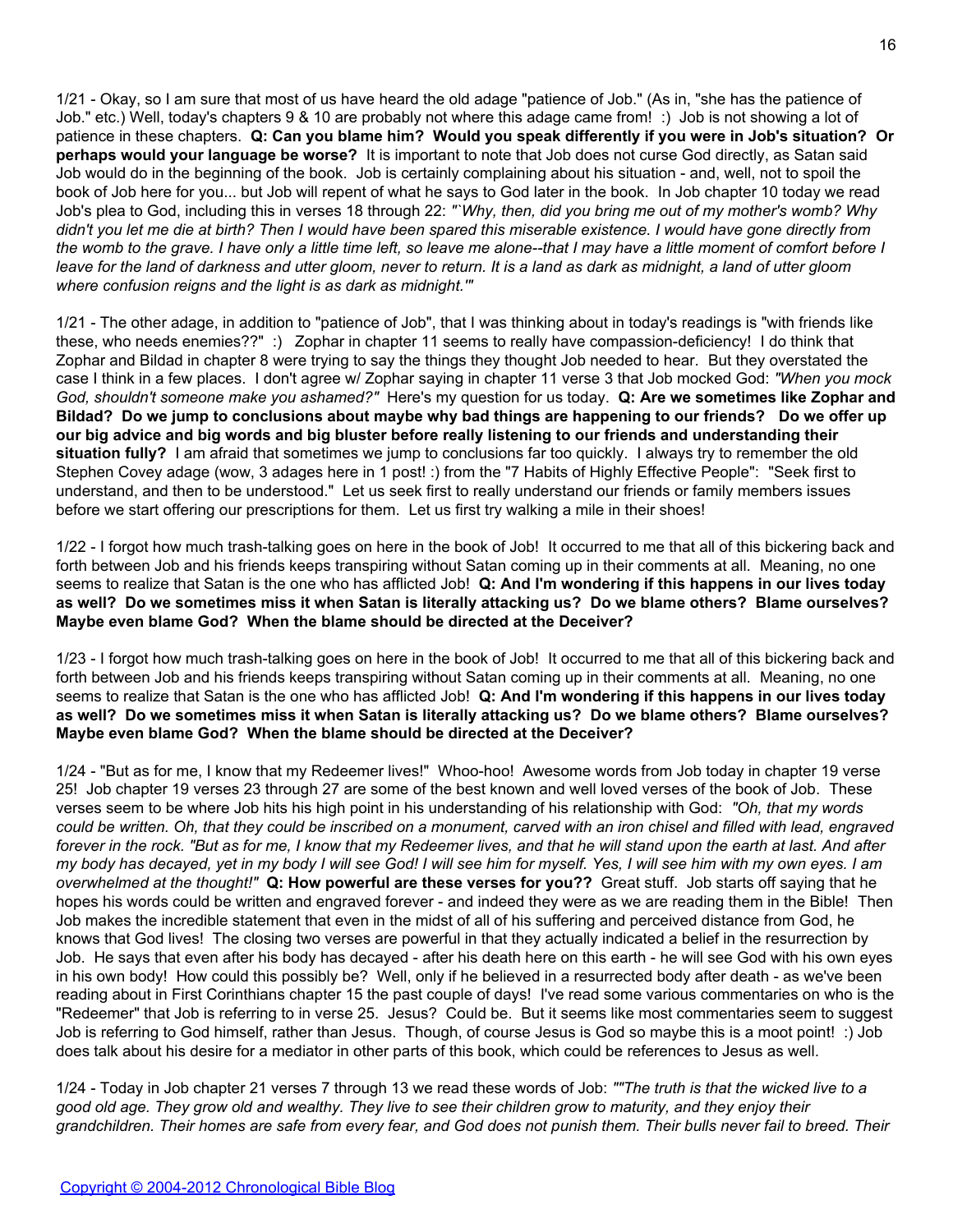*cows bear calves without miscarriage. Their children skip about like lambs in a flock of sheep. They sing with tambourine and harp. They make merry to the sound of the flute. They spend their days in prosperity; then they go down to the grave in peace."* **Q: How do these words of Job speak to you? Is there truth in these words? If the wicked go to the grave in peace, what happens to them after the grave?** Honestly, I'm not so sure about the wicked living to a good old age and going to the grave in peace... I personally would not take this chance. I think living a wicked life leads to inner conflict and an unhealthy life and potentially an early grave. I understand why Job said these words in his circumstances (he was experiencing suffering without committing the great sins his friends accused him of), but I personally would not bet on a wicked life delivering a long lifetime of wealth or peace...

1/25 - In chapter 23 verse 12 today Job makes such a powerful statement about his relationship with God! *"I have not departed from the commands of his lips; I have treasured the words of his mouth more than my daily bread." (NIV)* The first statement is of course powerful - Job has not departed from the commands of God's. But the second statement is the one that really stood out to me today - Job has treasured God's words more than food! This may sound like nice high holy talk from the Old Testament... but I think each of us should stop and meditate on this one in our lives today. Do we treasure God's Word, The Bible, more or do we treasure the food we eat each day more? I'm sure most of us would say the Bible... But let me put this another way for us to really think about this. **Q: How many minutes a day do you spend eating? And how many minutes a day do you spend reading the Bible? What might make this whole equation even a little bit more interesting to consider is how many minutes a day do you think about food? Prepare food? Talk about food? And then how many minutes a day do you think about the Bible? Prepare for reading the Bible? Talk about the Bible?** I am afraid that we may be a people today who (when the rubber meets the road and we look at actual time spent in each activity) treasure our food more than we treasure God's Word. However, the first step in realizing we have a problem is admitting we have a problem! :) **When it comes to amount of time you spend with food when compared to the amount of time you spend with God's Word, do you have a problem?** Can you learn something from Job's word's today in verse 12: *"I have treasured the words of his mouth more than my portion of food." (ESV)*

1/26 - Job chapter 28 is incredible! It could be my favorite chapter of Job so far this year. I kind of forgot about this chapter from my previous readings of this book. It seems to me to a large degree this chapter builds up and gets at one of the most important points in the Old Testament Wisdom / Poetry Books (Job, Psalms, Proverbs, Ecclesiastes, Song of Solomon) in the closing verse 28 of this chapter: *"And this is what God says to all humanity: `The fear of the Lord is true wisdom; to forsake evil is real understanding.'"* Beautiful! We do hear this theme over and over again in the other Wisdom / Poetry books of the Old Testament. It is a powerful and true point. I love the way Job builds up to this point early on in this chapter 28. Verses 12 through 14 I found to be particularly great: *""But do people know where to find wisdom? Where can they find understanding? No one knows where to find it, for it is not found among the living. `It is not here,' says the ocean. `Nor is it here,' says the sea."* **Q: So, how about for you? Where do you find wisdom? Where do you find understanding? What does it mean to you that the fear of the Lord is true wisdom? Do you believe this is true? Do you believe that forsaking evil is real understanding?**

1/27 - Great readings in Job today! In chapter 31 Job basically "rests his case." He gives his final plea. This chapter is the last time we'll read this many words from Job. Late in the book we'll get some brief words of repentance from Job after God speaks. In chapter 31 I like how Job lays out his case - and lets everyone know what his retribution should be. He basically gives a series of if / then statements. If I did this, then that should happen to me. This is similar to the book of Exodus' concept of the "law of retaliation", from Exodus chapter 21 verses 23-25: *"But if there is serious injury, you are to take life for life, eye for eye, tooth for tooth, hand for hand, foot for foot, burn for burn, wound for wound, bruise for bruise."* **Q: Do you see how Job's logic in chapter 31 is similar to this law of retaliation?** You'll recall in our readings from Matthew chapter 5 that Jesus calls us beyond the law of retaliation (which was really a law of "limitedretribution" in its day, limiting people to retaliate only based on actual harm done - meaning, eye for an eye. Not a life for an eye, etc.). Jesus called us beyond this law of retaliation and beyond limited retribution to the highest law of love. Bible.org has an in depth look at Jesus' taking on the law of retaliation in Matthew 5:38-42 [at this link.](http://www.bible.org/page.php?page_id=1066) **What is your take on the law of retaliation in your life today? Should or shouldn't we take eye for an eye as Christians?**

1/27 - Before we move onto Elihu - today in Job chapter 31 we read what I think is one of Job's most profound pleadings. It is a 10th century B.C. pleading that is ultimately fulfilled by a little baby born in a manger in Bethlehem who is now seated at the right hand of the Father. Here is Job's prophetic plea in verse 35: *""If only I had someone who would listen to me and try to see my side!"* You and I are so very fortunate that we do not need to make such a plea as this. Jesus is in heaven seated on his throne and will receive our prayers! Jesus listens to us! Jesus sees our side! It is humbling to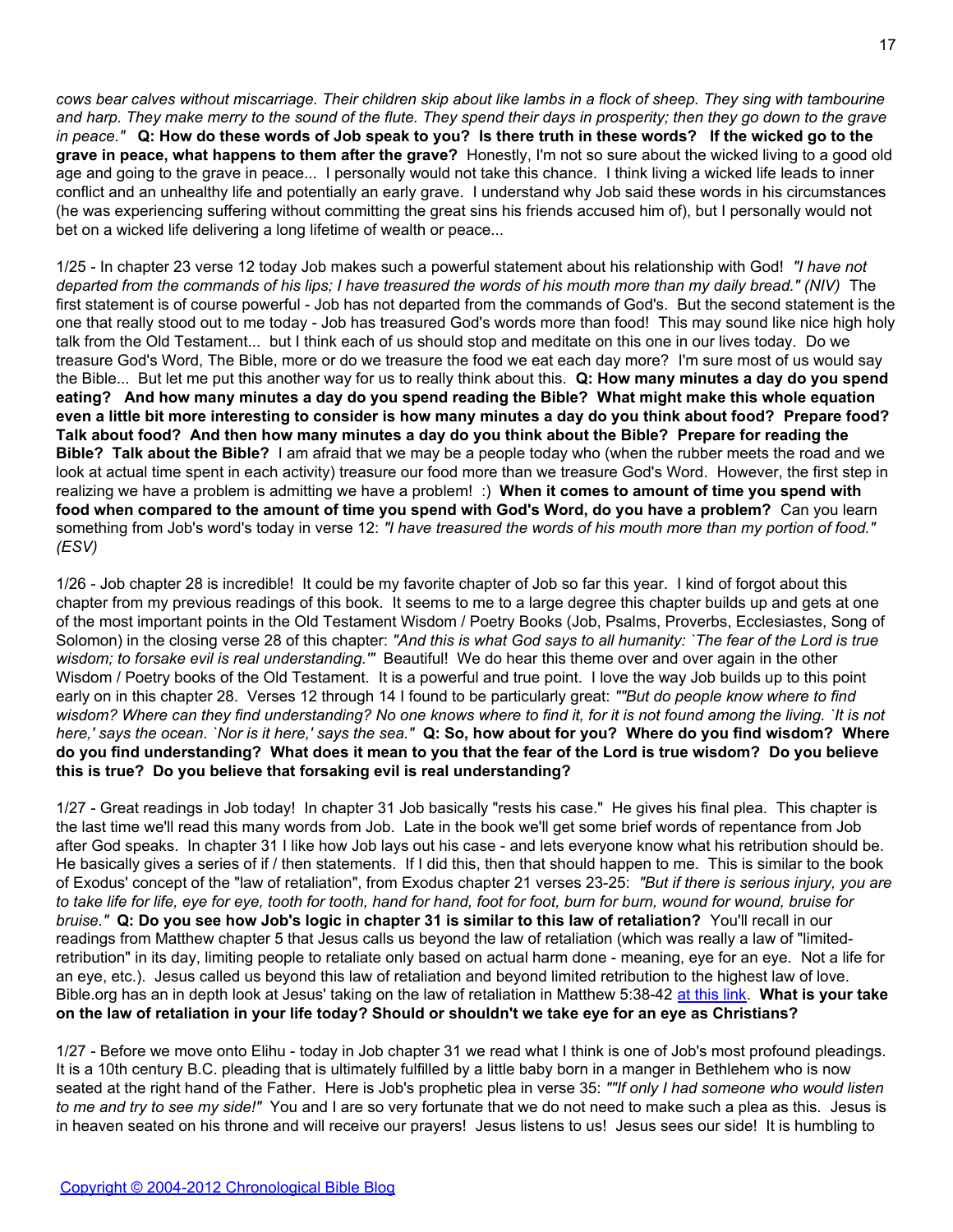look back toward the time of Job, and realize that Jesus had not yet walked the earth as a man and taken on the sins of the world on the cross. Jesus had not yet risen from the grave and ascended into heaven. Job was looking for someone to listen to him and to see his side. You and I are blessed immensely in this regard. We do not need to look anywhere else other than to the Savior of the world, Jesus Christ. **Q: How is Jesus on your side these days? Do you believe Jesus listens to you and sees your side of things?**

1/28 - In Job chapters 32 and 33, Elihu becomes angry at Job and his friends and presents his case! Elihu was sitting on the sidelines up until this point and obviously was ready to say a few words! It was amazing to read his words in chapter 32 - it was apparent to me that he was young and energetic and felt he had some very important things to say - and we will hear all that Elihu has to say between now and chapter 37! :) Interestingly, as we get to God speaking to Job and his friends in chapter 38, you'll note God does not condemn Elihu along w/ Job's 3 other friends. Q: How does Elihu stand out to you? Do you like his style? His passion? His message?

1/28 - Elihu continues his strong discourse from yesterday! There is a lot of good stuff in his words today. Chapter 34 verse 12 is awesome - *"There is no truer statement than this: God will not do wrong. The Almighty cannot twist justice."* I pray you believe this verse to be very true...? In chapter 35 the beginning of verse 26 really stood out to me - *"Look, God is exalted beyond what we can understand."* This is a powerful verse to meditate upon. It is so true! Certainly in this life we can know many things about God. We can read God's Words in the Bible. We can surrender our lives to God's perfect Son, Jesus. We can allow God's Holy Spirit to live in our hearts. And yet, even after all of this, isn't God still exalted beyond what we can understand? This is beautiful to think about. Beautiful to know. We will not fully understand God this side of heaven. But I do think we can certainly begin to know more and more about God and His holy love and righteousness and grace as we go through our lives. God's glory is so immense that we have a lifetime of adventure before us as we learn and experience more and more of God's glory. And then, as we pass on to the other side of this life, there is an eternity with God! The God of all glory. Who is exalted beyond what we can fully understand this side of heaven. Preach it Elihu! **Q: Do you agree that God will not do wrong? How has this been the case in your life?**

1/30 - In Exodus chapter 10 today we read about the Plague of Locusts! In ancient times locust plagues were greatly feared and were often considered to be a sign of divine judgment. Next up is the plague of darkness. Some Biblical commentaries have found Pharaoh's statement to Moses to be quite appropriate and ironic that he said this during the plague of darkness in 10:28: *"The day you see my face you will die."* Apparently Moses couldn't quite fully see Pharaoh's face during the plague of darkness? Makes sense to me. Commentaries have also suggested that this verse was a death threat to Moses, and that this death threat was responded to with the coming plague on the firstborns of Egypt, including Pharaoh's son.

1/30 - Today we read in Exodus chapter 12 about God giving Moses and Aaron instructions on the First Passover. Verse 2 stands out: *"From now on, this month will be the first month of the year for you."* Here we see that God is actually instituting a new religious calendar for the Hebrews with the month that Passover is in being the first month of the calendar year. This month is in the March-April spring timeframe and is called Abib or Nisan in Hebrew. The feasts that were and are celebrated in this 1st month were - Passover, Unleavened Bread, and Firstfruits. Here is a very interesting note on the Jewish calendar from the NIV Study Bible - "In the ancient Near East, new year festivals normally coincided with the new season of life in nature. The designation of this month as Israel's religious New Year reminded Israel that its life as the people of God was grounded in God's redemptive act in the Exodus... Israel's agricultural calendar began in the fall, and during the monarchy it dominated the nation's civil calendar. Both calendars (civil and religious) existed side by side until after the exile. Judaism today uses only the calendar that begins in the fall."

1/30 - The significance of Passover was that God was introducing the concept of a sacrifice or a substitute for a life. The lamb was sacrificed as a substitute for the Hebrews first-born sons. The blood of the lamb was placed on the doorposts as a sign that the household had sacrificed an innocent life - the lamb. By the blood of the unblemished/perfect lamb, the household was protected from death. This is a foreshadowing of Jesus' ministry. Jesus is the sacrificial lamb for us. He was a substitute for us and our sins. He was an innocent unblemished/perfect lamb - sinless. By Jesus' blood, we are protected from eternal death. **Q: What are some parallels you see between Passover and Jesus' death on the cross?**

1/30 - Exodus chapter 12 verse 11 is of note: *"Wear your traveling clothes as you eat this meal, as though prepared for a long journey. Wear your sandals, and carry your walking sticks in your hands. Eat the food quickly, for this is the LORD's Passover."* By wearing their traveling clothes, the Hebrews were faithfully acknowledging God's Word that they would